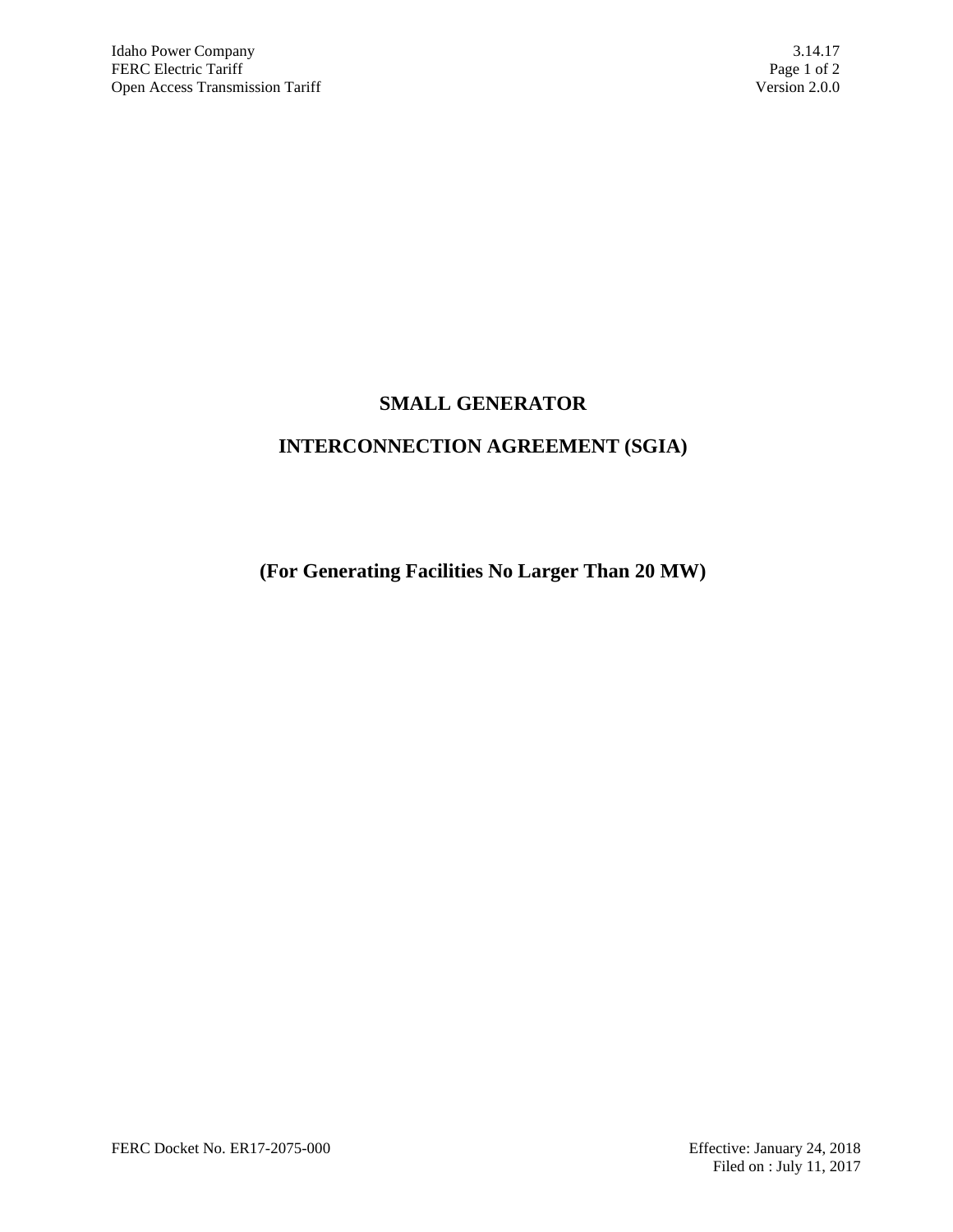#### **STANDARD SMALL GENERATOR INTERCONNECTION AGREEMENT**

#### **THIS STANDARD SMALL GENERATOR INTERCONNECTION AGREEMENT**

| ("Agreement") is made and entered into this | day of                         |                              |
|---------------------------------------------|--------------------------------|------------------------------|
| by                                          | ("Transmission Provider"), and |                              |
|                                             |                                | ("Interconnection Customer") |

each hereinafter sometimes referred to individually as "Party" or both referred to collectively as the "Parties."

#### **Transmission Provider Information**

Idaho Power Company Attention: Manager, Grid Operations 1221 W. Idaho Street Boise, ID 83702 Phone: 208-388-2360 Fax: 208-388-5504

#### **Interconnection Customer Information**

| Phone: $\frac{1}{\sqrt{1-\frac{1}{2}} \cdot \frac{1}{2}}$ |  |  |
|-----------------------------------------------------------|--|--|
| Interconnection Customer Application No: ______________   |  |  |

In consideration of the mutual covenants set forth herein, the Parties agree as follows: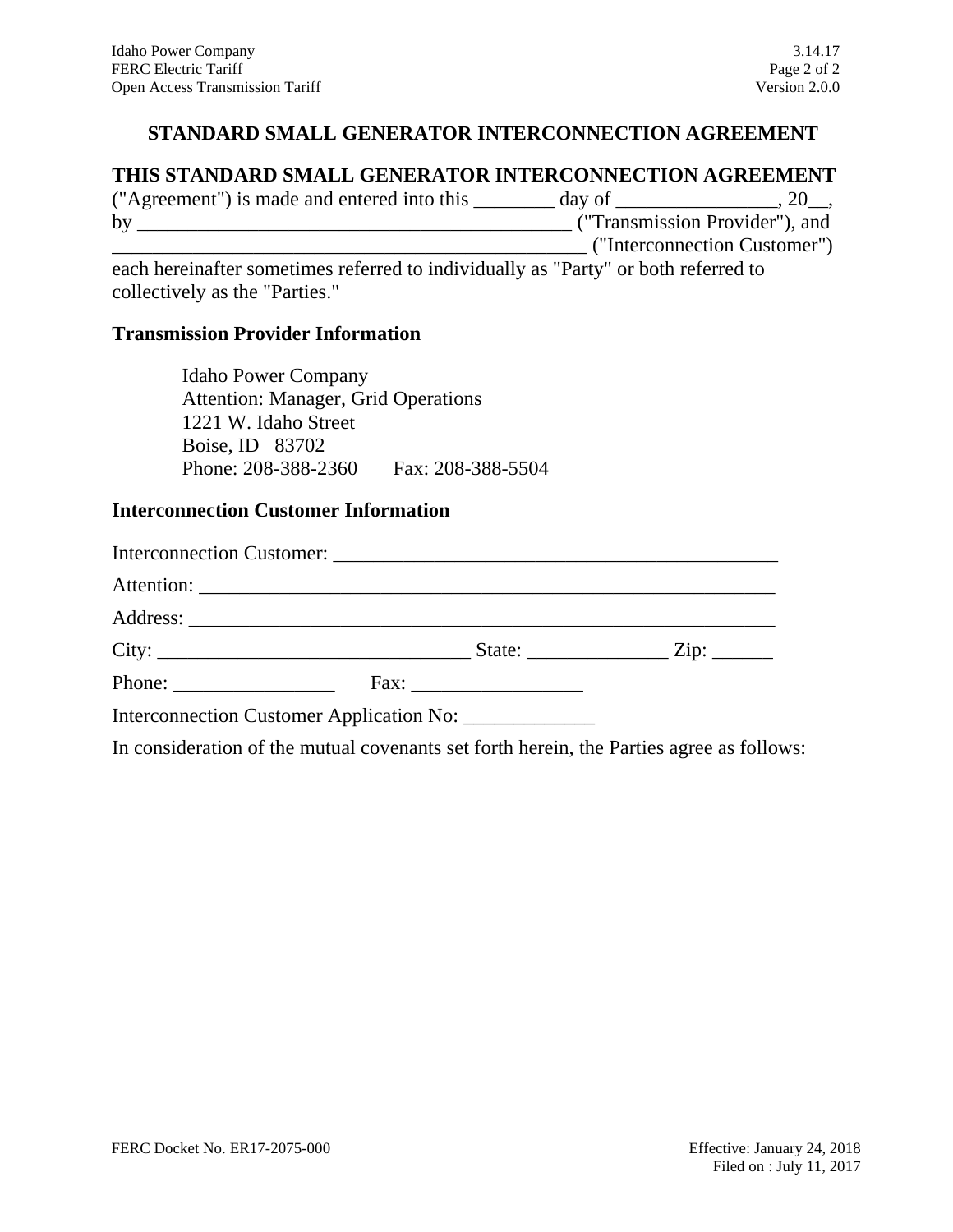#### **Article 1. Scope and Limitations of Agreement**

- 1.1 **Applicability** -- This Agreement shall be used for all Interconnection Requests submitted under the Small Generator Interconnection Procedures (SGIP) except for those submitted under the 10 kW Inverter Process contained in SGIP Attachment 5.
- 1.2 **Purpose** -- This Agreement governs the terms and conditions under which the Interconnection Customer's Small Generating Facility will interconnect with, and operate in parallel with, the Transmission Provider's Transmission System.
- 1.3 **No Agreement to Purchase or Deliver Power** -- This Agreement does not constitute an agreement to purchase or deliver the Interconnection Customer's power. The purchase or delivery of power and other services that the Interconnection Customer may require will be covered under separate agreements, if any. The Interconnection Customer will be responsible for separately making all necessary arrangements (including scheduling) for delivery of electricity with the applicable Transmission Provider.
- 1.4 **Limitations** -- Nothing in this Agreement is intended to affect any other agreement between the Transmission Provider and the Interconnection Customer.

## 1.5 **Responsibilities of the Parties**

- 1.5.1 The Parties shall perform all obligations of this Agreement in accordance with all Applicable Laws and Regulations, Operating Requirements, and Good Utility Practice. Additionally, the Interconnection Customer shall have a continuing duty to comply with Attachment O of this Tariff, as applicable.
- 1.5.2 The Interconnection Customer shall construct, interconnect, operate and maintain its Small Generating Facility and construct, operate, and maintain its Interconnection Facilities in accordance with the applicable manufacturer's recommended maintenance schedule, and in accordance with this Agreement, and with Good Utility Practice.
- 1.5.3 The Transmission Provider shall construct, operate, and maintain its Transmission System and Interconnection Facilities in accordance with this Agreement, and with Good Utility Practice.
- 1.5.4 The Interconnection Customer agrees to construct its facilities or systems in accordance with applicable specifications that meet or exceed those provided by the National Electrical Safety Code, the American National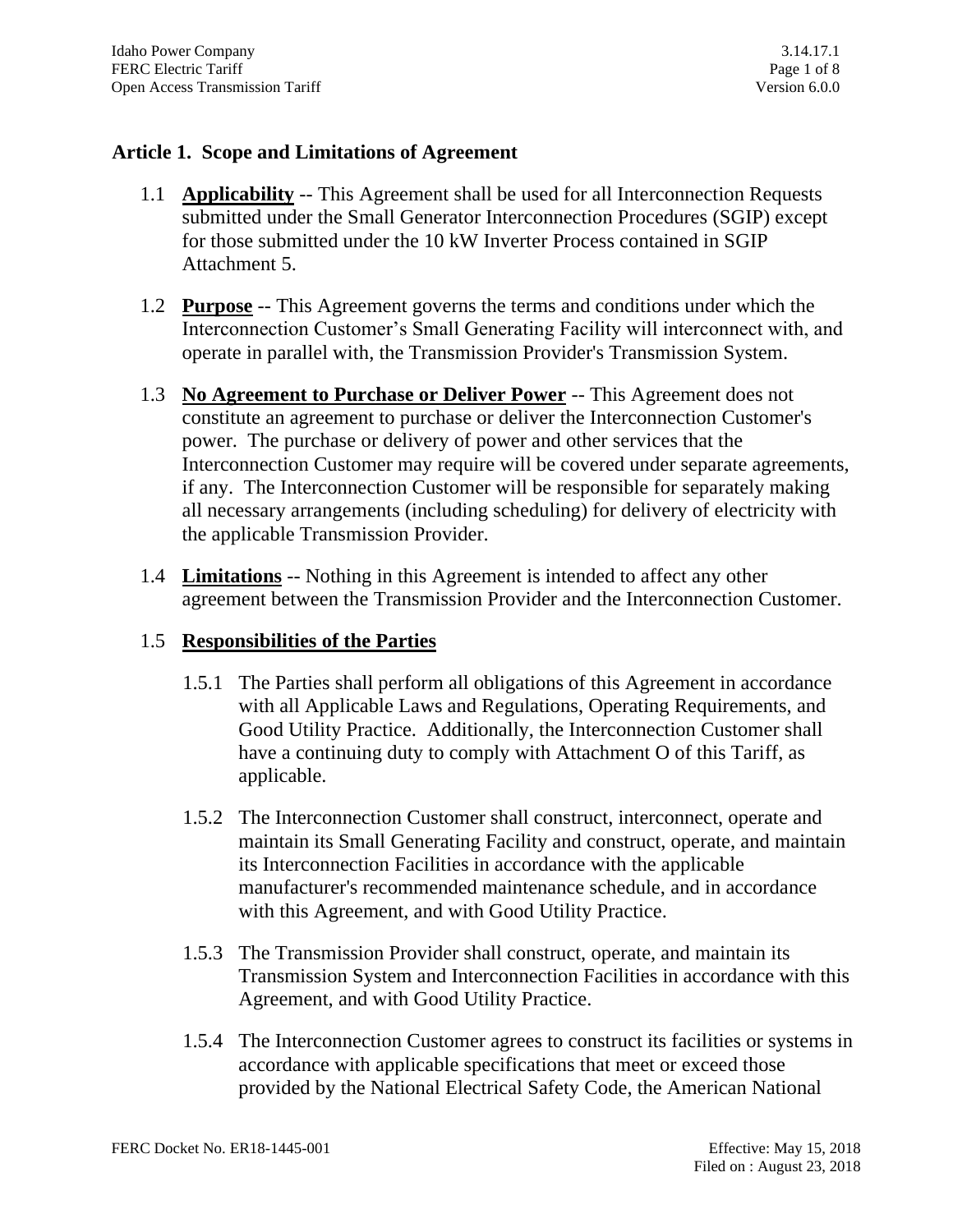Standards Institute, IEEE, Underwriter's Laboratory, and Operating Requirements in effect at the time of construction and other applicable national and state codes and standards. The Interconnection Customer agrees to design, install, maintain, and operate its Small Generating Facility so as to reasonably minimize the likelihood of a disturbance adversely affecting or impairing the system or equipment of the Transmission Provider and any Affected Systems.

- 1.5.5 Each Party shall operate, maintain, repair, and inspect, and shall be fully responsible for the facilities that it now or subsequently may own unless otherwise specified in the Attachments to this Agreement. Each Party shall be responsible for the safe installation, maintenance, repair and condition of their respective lines and appurtenances on their respective sides of the point of change of ownership. The Transmission Provider and the Interconnection Customer, as appropriate, shall provide Interconnection Facilities that adequately protect the Transmission Provider's Transmission System, personnel, and other persons from damage and injury. The allocation of responsibility for the design, installation, operation, maintenance and ownership of Interconnection Facilities shall be delineated in the Attachments to this Agreement.
- 1.5.6 The Transmission Provider shall coordinate with all Affected Systems to support the interconnection.
- 1.5.7 The Interconnection Customer shall ensure "frequency ride through" capability and "voltage ride through" capability of its Small Generating Facility. The Interconnection Customer shall enable these capabilities such that its Small Generating Facility shall not disconnect automatically or instantaneously from the system or equipment of the Transmission Provider and any Affected Systems for a defined under-frequency or over-frequency condition, or an under-voltage or over-voltage condition, as tested pursuant to section 2.1 of this agreement. The defined conditions shall be in accordance with Good Utility Practice and consistent with any standards and guidelines that are applied to other generating facilities in the Balancing Authority Area on a comparable basis. The Small Generating Facility's protective equipment settings shall comply with the Transmission Provider's automatic load-shed program. The Transmission Provider shall review the protective equipment settings to confirm compliance with the automatic load-shed program. The term "ride through" as used herein shall mean the ability of a Small Generating Facility to stay connected to and synchronized with the system or equipment of the Transmission Provider and any Affected Systems during system disturbances within a range of conditions, in accordance with Good Utility Practice and consistent with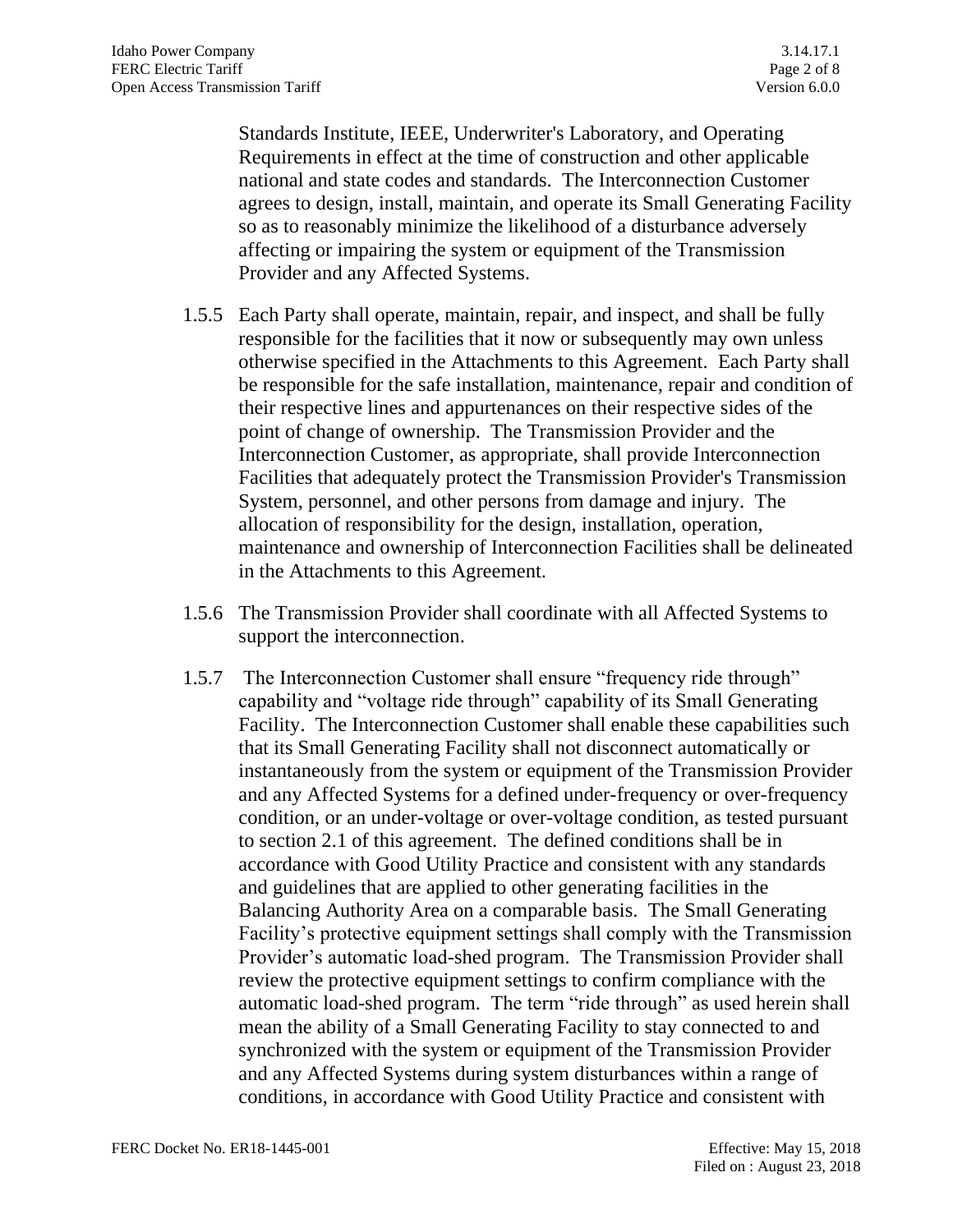any standards and guidelines that are applied to other generating facilities in the Balancing Authority on a comparable basis. The term "frequency ride through" as used herein shall mean the ability of a Small Generating Facility to stay connected to and synchronized with the system or equipment of the Transmission Provider and any Affected Systems during system disturbances within a range of under-frequency and over-frequency conditions, in accordance with Good Utility Practice and consistent with any standards and guidelines that are applied to other generating facilities in the Balancing Authority Area on a comparable basis. The term "voltage ride through" as used herein shall mean the ability of a Small Generating Facility to stay connected to and synchronized with the system or equipment of the Transmission Provider and any Affected Systems during system disturbances within a range of under-voltage and over-voltage conditions, in accordance with Good Utility Practice and consistent with any standards and guidelines that are applied to other generating facilities in the Balancing Authority Area on a comparable basis.

- 1.6 **Parallel Operation Obligations** -- Once the Small Generating Facility has been authorized to commence parallel operation, the Interconnection Customer shall abide by all rules and procedures pertaining to the parallel operation of the Small Generating Facility in the applicable control area, including, but not limited to; 1) the rules and procedures concerning the operation of generation set forth in the Tariff or by the applicable system operator(s) for the Transmission Provider's Transmission System and; 2) the Operating Requirements set forth in Attachment 5 of this Agreement.
- 1.7 **Metering** -- The Interconnection Customer shall be responsible for the Transmission Provider's reasonable and necessary cost for the purchase, installation, operation, maintenance, testing, repair, and replacement of metering and data acquisition equipment specified in Attachments 2 and 3 of this Agreement. The Interconnection Customer's metering (and data acquisition, as required) equipment shall conform to applicable industry rules and Operating Requirements.

## 1.8 **Reactive Power and Primary Frequency Response**

1.8.1 Power Factor Design Criteria. The Interconnection Customer shall design its Small Generating Facility to maintain a composite power delivery at continuous rated power output at the Point of Interconnection at a power factor within the range of 0.95 leading to 0.95 lagging, unless the Transmission Provider has established different requirements that apply to all similarly situated synchronous generators in the control area on a comparable basis.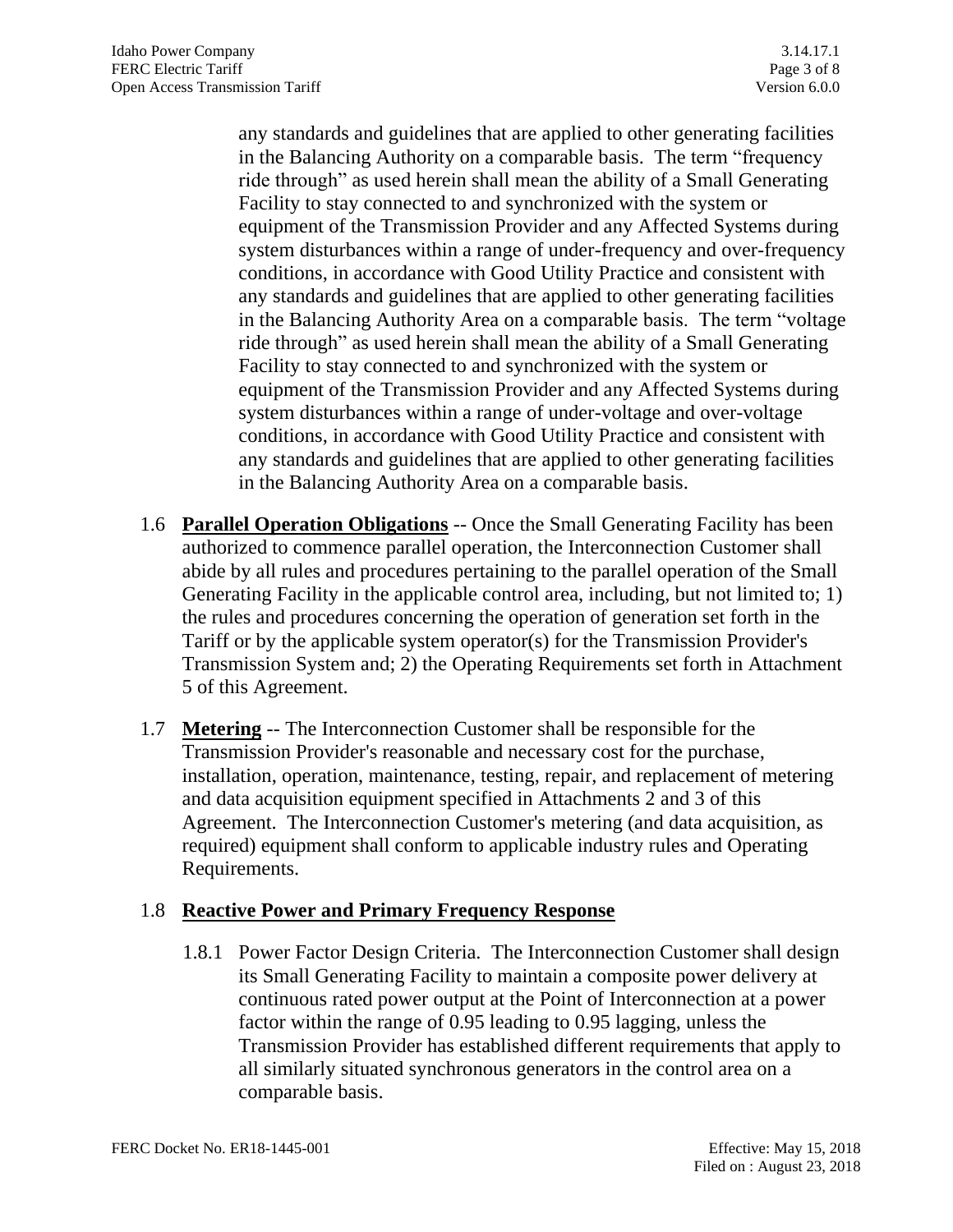- 1.8.1.1 Non-Synchronous Generation. The Interconnection Customer shall design its Small Generating Facility to maintain a composite power delivery at continuous rated power output at the high-side of the generator substation at a power factor within the range of 0.95 leading to 0.95 lagging, unless the Transmission Provider has established a different power factor range that applies to all similarly situated non-synchronous generators in the control area on a comparable basis. This power factor range standard shall be dynamic and can be met using, for example, power electronics designed to supply this level of reactive capability (taking into account any limitations due to voltage level, real power output, etc.) or fixed and switched capacitors, or a combination of the two. This requirement shall only apply to newly interconnecting nonsynchronous generators that have not yet executed a Facilities Study Agreement as of the effective date of the Final Rule establishing this requirement (Order No. 827).
- 1.8.2 The Transmission Provider is required to pay the Interconnection Customer for reactive power that the Interconnection Customer provides or absorbs from the Small Generating Facility when the Transmission Provider requests the Interconnection Customer to operate its Small Generating Facility outside the range specified in article 1.8.1. In addition, if the Transmission Provider pays its own or affiliated generators for reactive power service within the specified range, it must also pay the Interconnection Customer.
- 1.8.3 Payments shall be in accordance with the Interconnection Customer's applicable rate schedule then in effect unless the provision of such service(s) is subject to a regional transmission organization or independent system operator FERC-approved rate schedule. To the extent that no rate schedule is in effect at the time the Interconnection Customer is required to provide or absorb reactive power under this Agreement, the Parties agree to expeditiously file such rate schedule and agree to support any request for waiver of the Commission's prior notice requirement in order to compensate the Interconnection Customer from the time service commenced.
- 1.8.4 **Primary Frequency Response**. Interconnection Customer shall ensure the primary frequency response capability of its Small Generating Facility by installing, maintaining, and operating a functioning governor or equivalent controls. The term "functioning governor or equivalent controls" as used herein shall mean the required hardware and/or software that provides frequency responsive real power control with the ability to sense changes in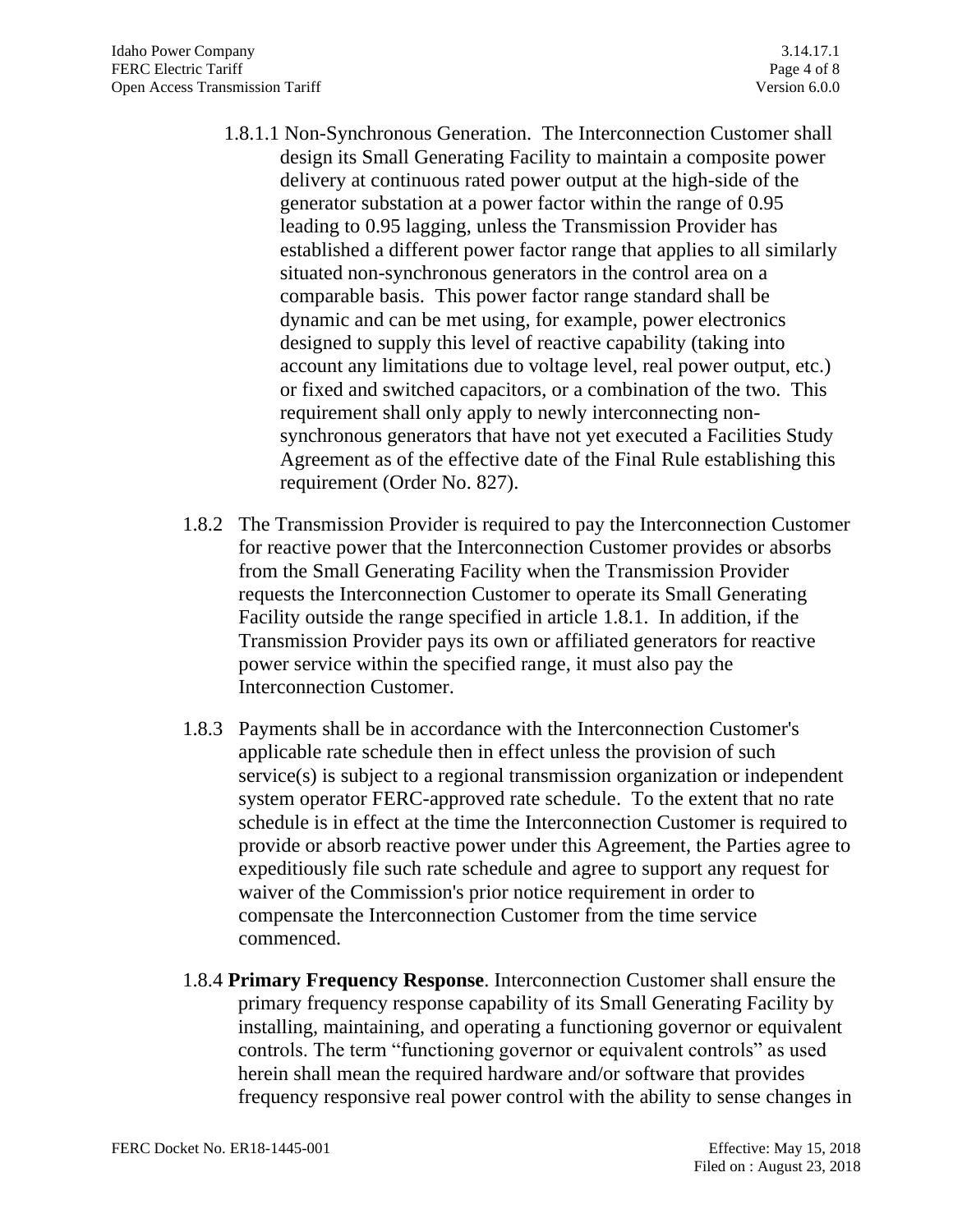system frequency and autonomously adjust the Small Generating Facility's real power output in accordance with the droop and deadband parameters and in the direction needed to correct frequency deviations. Interconnection Customer is required to install a governor or equivalent controls with the capability of operating: (1) with a maximum 5 percent droop and  $\pm 0.036$  Hz deadband; or (2) in accordance with the relevant droop, deadband, and timely and sustained response settings from an approved NERC Reliability Standard providing for equivalent or more stringent parameters. The droop characteristic shall be: (1) based on the nameplate capacity of the Small Generating Facility, and shall be linear in the range of frequencies between 59 to 61 Hz that are outside of the deadband parameter; or (2) based an approved NERC Reliability Standard providing for an equivalent or more stringent parameter. The deadband parameter shall be: the range of frequencies above and below nominal (60 Hz) in which the governor or equivalent controls is not expected to adjust the Small Generating Facility's real power output in response to frequency deviations. The deadband shall be implemented: (1) without a step to the droop curve, that is, once the frequency deviation exceeds the deadband parameter, the expected change in the Small Generating Facility's real power output in response to frequency deviations shall start from zero and then increase (for underfrequency deviations) or decrease (for over-frequency deviations) linearly in proportion to the magnitude of the frequency deviation; or (2) in accordance with an approved NERC Reliability Standard providing for an equivalent or more stringent parameter. Interconnection Customer shall notify Transmission Provider that the primary frequency response capability of the Small Generating Facility has been tested and confirmed during commissioning. Once Interconnection Customer has synchronized the Small Generating Facility with the Transmission System, Interconnection Customer shall operate the Small Generating Facility consistent with the provisions specified in Sections 1.8.4.1 and 1.8.4.2 of this Agreement. The primary frequency response requirements contained herein shall apply to both synchronous and non-synchronous Small Generating Facilities.

1.8.4.1 **Governor or Equivalent Controls**. Whenever the Small Generating Facility is operated in parallel with the Transmission System, Interconnection Customer shall operate the Small Generating Facility with its governor or equivalent controls in service and responsive to frequency. Interconnection Customer shall: (1) in coordination with Transmission Provider and/or the relevant balancing authority, set the deadband parameter to: (1) a maximum of  $\pm 0.036$  Hz and set the droop parameter to a maximum of 5 percent; or (2) implement the relevant droop and deadband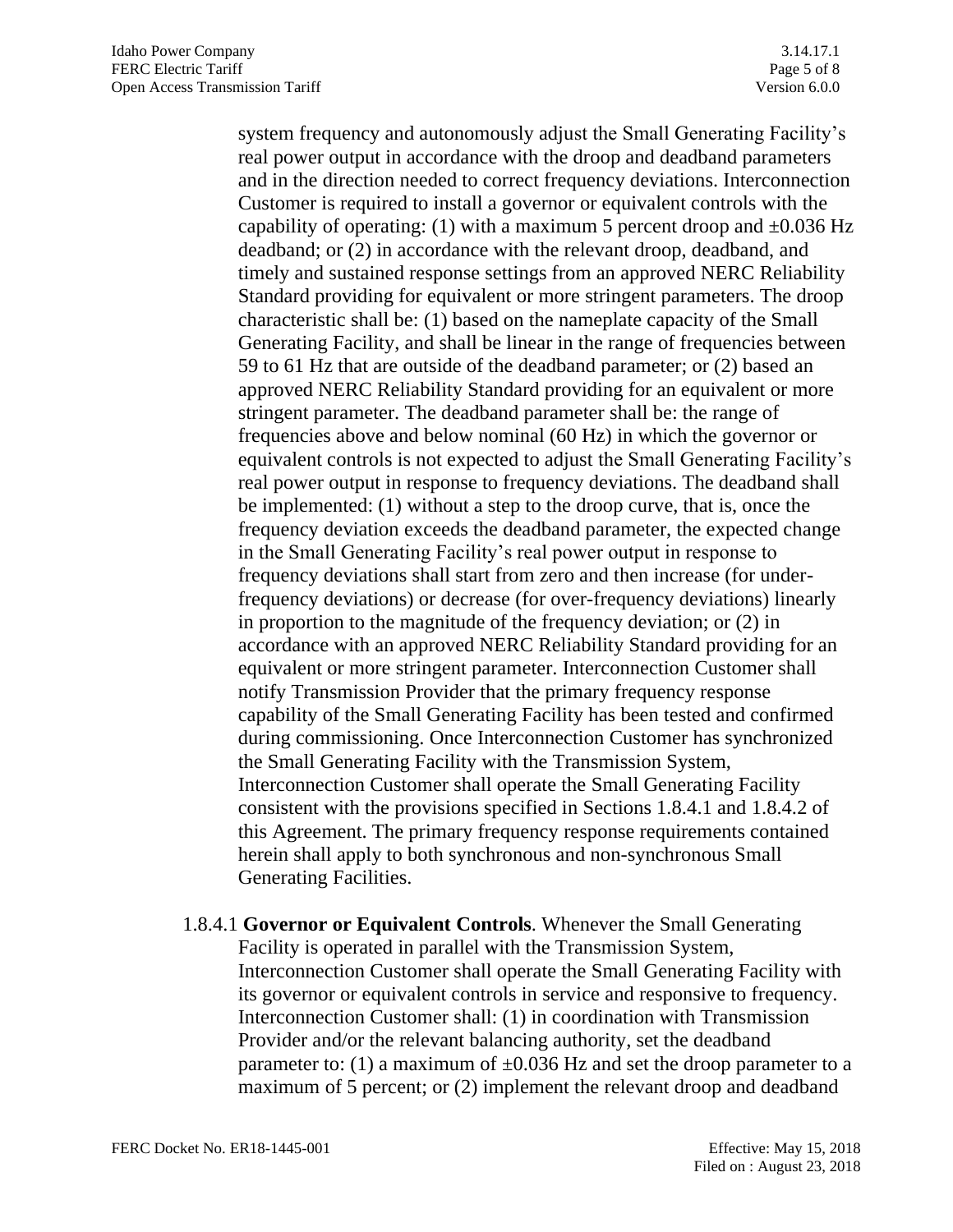settings from an approved NERC Reliability Standard that provides for equivalent or more stringent parameters. Interconnection Customer shall be required to provide the status and settings of the governor or equivalent controls to Transmission Provider and/or the relevant balancing authority upon request. If Interconnection Customer needs to operate the Small Generating Facility with its governor or equivalent controls not in service, Interconnection Customer shall immediately notify Transmission Provider and the relevant balancing authority, and provide both with the following information: (1) the operating status of the governor or equivalent controls (i.e., whether it is currently out of service or when it will be taken out of service); (2) the reasons for removing the governor or equivalent controls from service; and (3) a reasonable estimate of when the governor or equivalent controls will be returned to service. Interconnection Customer shall make Reasonable Efforts to return its governor or equivalent controls into service as soon as practicable. Interconnection Customer shall make Reasonable Efforts to keep outages of the Small Generating Facility's governor or equivalent controls to a minimum whenever the Small Generating Facility is operated in parallel with the Transmission System.

- 1.8.4.2 **Timely and Sustained Response**. Interconnection Customer shall ensure that the Small Generating Facility's real power response to sustained frequency deviations outside of the deadband setting is automatically provided and shall begin immediately after frequency deviates outside of the deadband, and to the extent the Small Generating Facility has operating capability in the direction needed to correct the frequency deviation. Interconnection Customer shall not block or otherwise inhibit the ability of the governor or equivalent controls to respond and shall ensure that the response is not inhibited, except under certain operational constraints including, but not limited to, ambient temperature limitations, physical energy limitations, outages of mechanical equipment, or regulatory requirements. The Small Generating Facility shall sustain the real power response at least until system frequency returns to a value within the deadband setting of the governor or equivalent controls. A Commissionapproved Reliability Standard with equivalent or more stringent requirements shall supersede the above requirements.
- 1.8.4.3 **Exemptions.** Small Generating Facilities that are regulated by the United States Nuclear Regulatory Commission shall be exempt from Sections 1.8.4, 1.8.4.1, and 1.8.4.2 of this Agreement. Small Generating Facilities that are behind the meter generation that is sized-to-load (i.e., the thermal load and the generation are near-balanced in real-time operation and the generation is primarily controlled to maintain the unique thermal, chemical,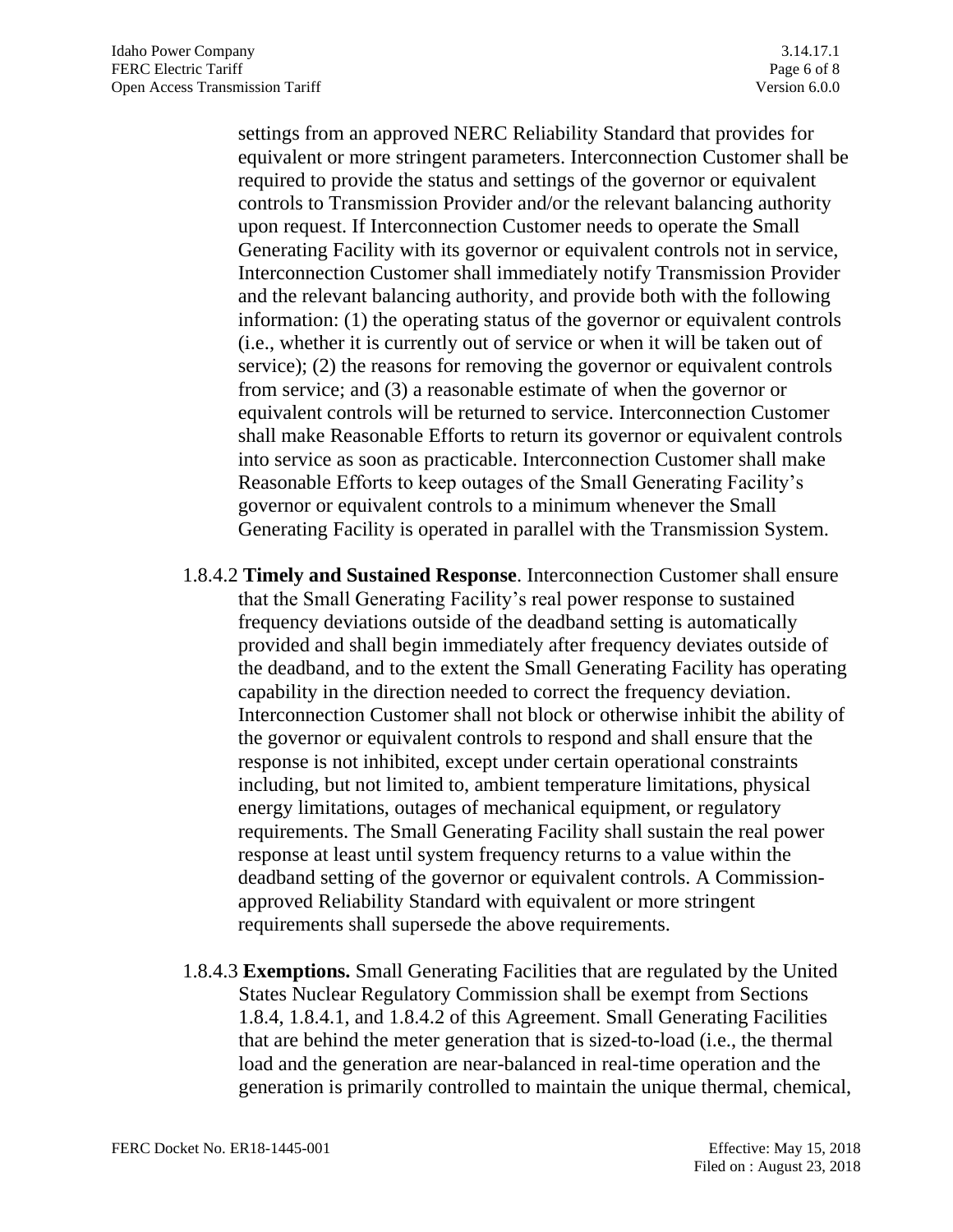or mechanical output necessary for the operating requirements of its host facility) shall be required to install primary frequency response capability in accordance with the droop and deadband capability requirements specified in Section 1.8.4, but shall be otherwise exempt from the operating requirements in Sections 1.8.4, 1.8.4.1, 1.8.4.2, and 1.8.4.4 of this Agreement.

1.8.4.4 **Electric Storage Resources**. Interconnection Customer interconnecting an electric storage resource shall establish an operating range in Attachment 5 of its SGIA that specifies a minimum state of charge and a maximum state of charge between which the electric storage resource will be required to provide primary frequency response consistent with the conditions set forth in Sections 1.8.4, 1.8.4.1, 1.8.4.2 and 1.8.4.3 of this Agreement. Attachment 5 shall specify whether the operating range is static or dynamic, and shall consider: (1) the expected magnitude of frequency deviations in the interconnection; (2) the expected duration that system frequency will remain outside of the deadband parameter in the interconnection; (3) the expected incidence of frequency deviations outside of the deadband parameter in the interconnection; (4) the physical capabilities of the electric storage resource; (5) operational limitations of the electric storage resource due to manufacturer specifications; and (6) any other relevant factors agreed to by Transmission Provider and Interconnection Customer, and in consultation with the relevant transmission owner or balancing authority as appropriate. If the operating range is dynamic, then Attachment 5 must establish how frequently the operating range will be reevaluated and the factors that may be considered during its reevaluation.

Interconnection Customer's electric storage resource is required to provide timely and sustained primary frequency response consistent with Section 1.8.4.2 of this Agreement when it is online and dispatched to inject electricity to the Transmission System and/or receive electricity from the Transmission System. This excludes circumstances when the electric storage resource is not dispatched to inject electricity to the Transmission System and/or dispatched to receive electricity from the Transmission System. If Interconnection Customer's electric storage resource is charging at the time of a frequency deviation outside of its deadband parameter, it is to increase (for over-frequency deviations) or decrease (for underfrequency deviations) the rate at which it is charging in accordance with its droop parameter. Interconnection Customer's electric storage resource is not required to change from charging to discharging, or vice versa, unless the response necessitated by the droop and deadband settings requires it to do so and it is technically capable of making such a transition.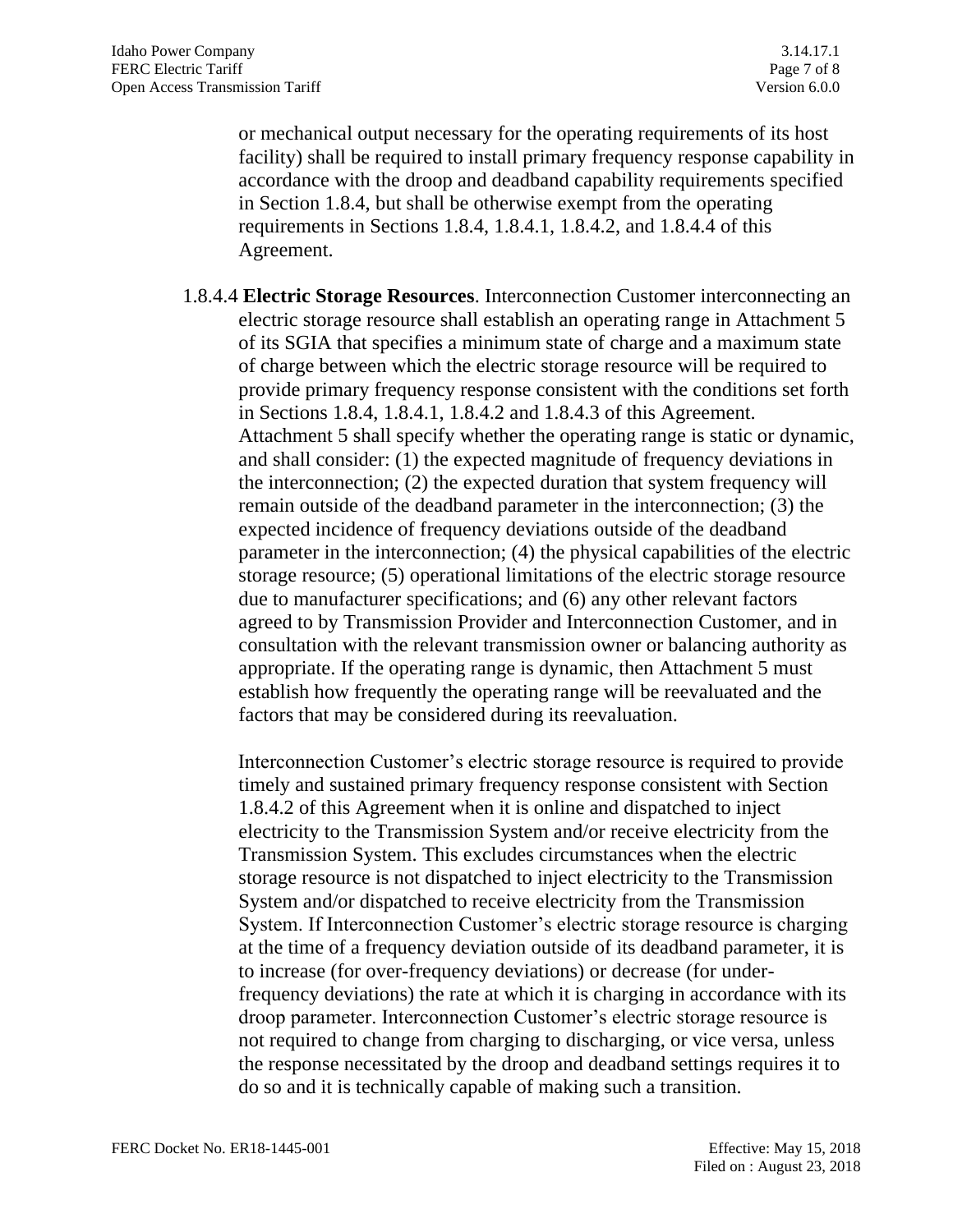1.9 Capitalized terms used herein shall have the meanings specified in the Glossary of Terms in Attachment 1 or the body of this Agreement.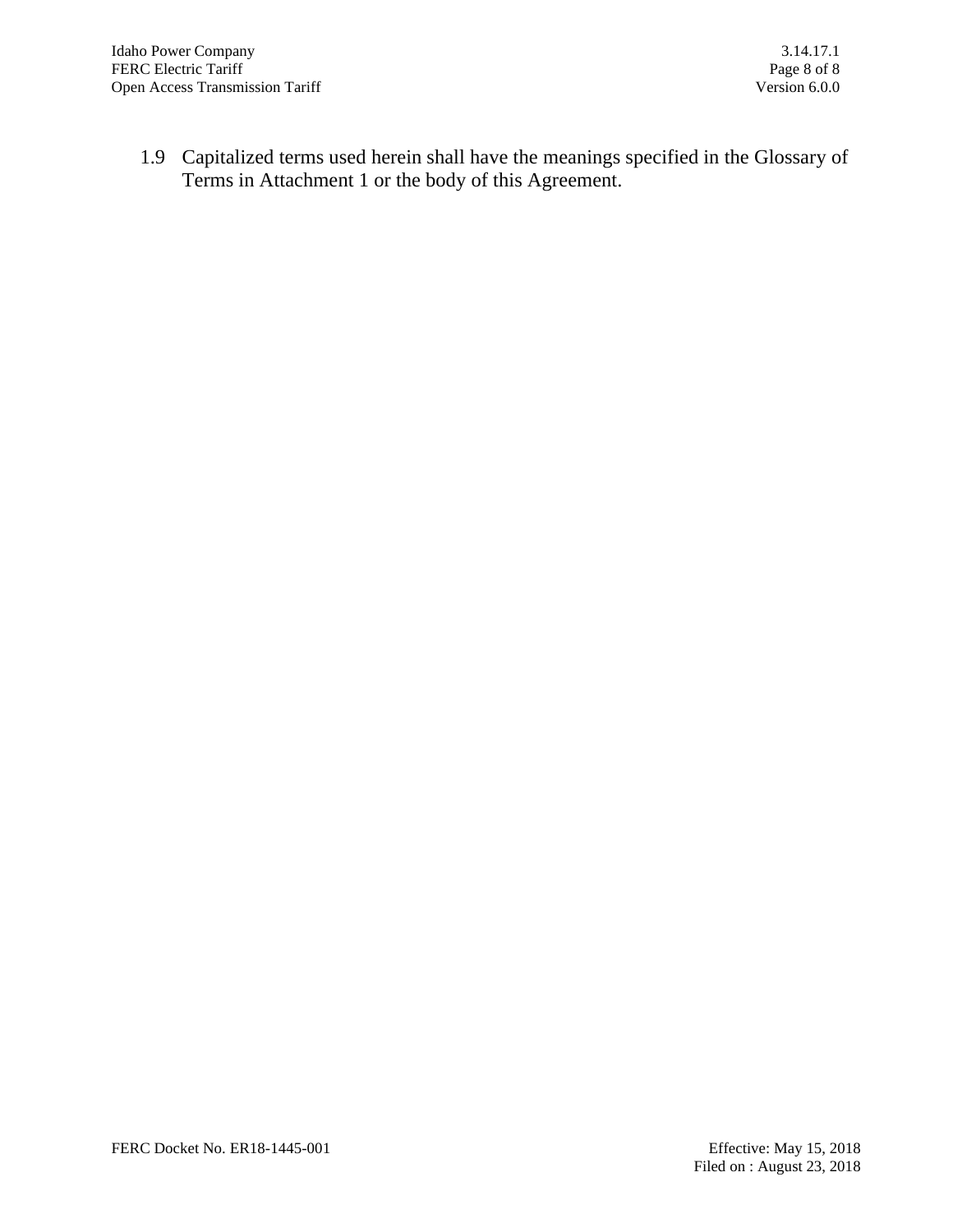#### **Article 2. Inspection, Testing, Authorization, and Right of Access**

#### 2.1 **Equipment Testing and Inspection**

- 2.1.1 The Interconnection Customer shall test and inspect its Small Generating Facility and Interconnection Facilities prior to interconnection. The Interconnection Customer shall notify the Transmission Provider of such activities no fewer than five Business Days (or as may be agreed to by the Parties) prior to such testing and inspection. Testing and inspection shall occur on a Business Day. The Transmission Provider may, at its own expense, send qualified personnel to the Small Generating Facility site to inspect the interconnection and observe the testing. The Interconnection Customer shall provide the Transmission Provider a written test report when such testing and inspection is completed.
- 2.1.2 The Transmission Provider shall provide the Interconnection Customer written acknowledgment that it has received the Interconnection Customer's written test report. Such written acknowledgment shall not be deemed to be or construed as any representation, assurance, guarantee, or warranty by the Transmission Provider of the safety, durability, suitability, or reliability of the Small Generating Facility or any associated control, protective, and safety devices owned or controlled by the Interconnection Customer or the quality of power produced by the Small Generating Facility.

#### 2.2 **Authorization Required Prior to Parallel Operation**

- 2.2.1 The Transmission Provider shall use Reasonable Efforts to list applicable parallel operation requirements in Attachment 5 of this Agreement. Additionally, the Transmission Provider shall notify the Interconnection Customer of any changes to these requirements as soon as they are known. The Transmission Provider shall make Reasonable Efforts to cooperate with the Interconnection Customer in meeting requirements necessary for the Interconnection Customer to commence parallel operations by the inservice date.
- 2.2.2 The Interconnection Customer shall not operate its Small Generating Facility in parallel with the Transmission Provider's Transmission System without prior written authorization of the Transmission Provider. The Transmission Provider will provide such authorization once the Transmission Provider receives notification that the Interconnection Customer has complied with all applicable parallel operation requirements. Such authorization shall not be unreasonably withheld, conditioned, or delayed.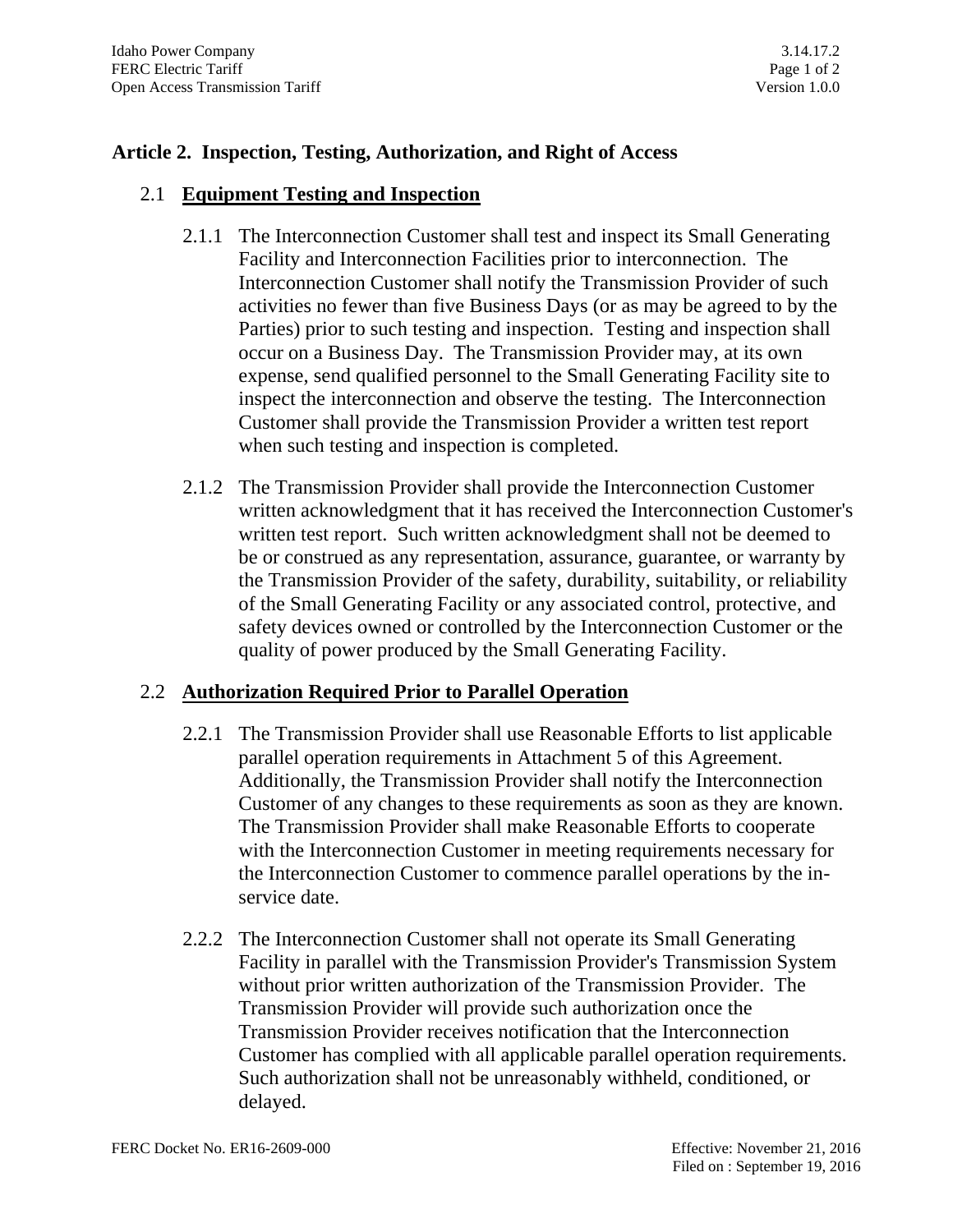## 2.3 **Right of Access**

- 2.3.1 Upon reasonable notice, the Transmission Provider may send a qualified person to the premises of the Interconnection Customer at or immediately before the time the Small Generating Facility first produces energy to inspect the interconnection, and observe the commissioning of the Small Generating Facility (including any required testing), startup, and operation for a period of up to three Business Days after initial start-up of the unit. In addition, the Interconnection Customer shall notify the Transmission Provider at least five Business Days prior to conducting any on-site verification testing of the Small Generating Facility.
- 2.3.2 Following the initial inspection process described above, at reasonable hours, and upon reasonable notice, or at any time without notice in the event of an emergency or hazardous condition, the Transmission Provider shall have access to the Interconnection Customer's premises for any reasonable purpose in connection with the performance of the obligations imposed on it by this Agreement or if necessary to meet its legal obligation to provide service to its customers.
- 2.3.3 Each Party shall be responsible for its own costs associated with following this article.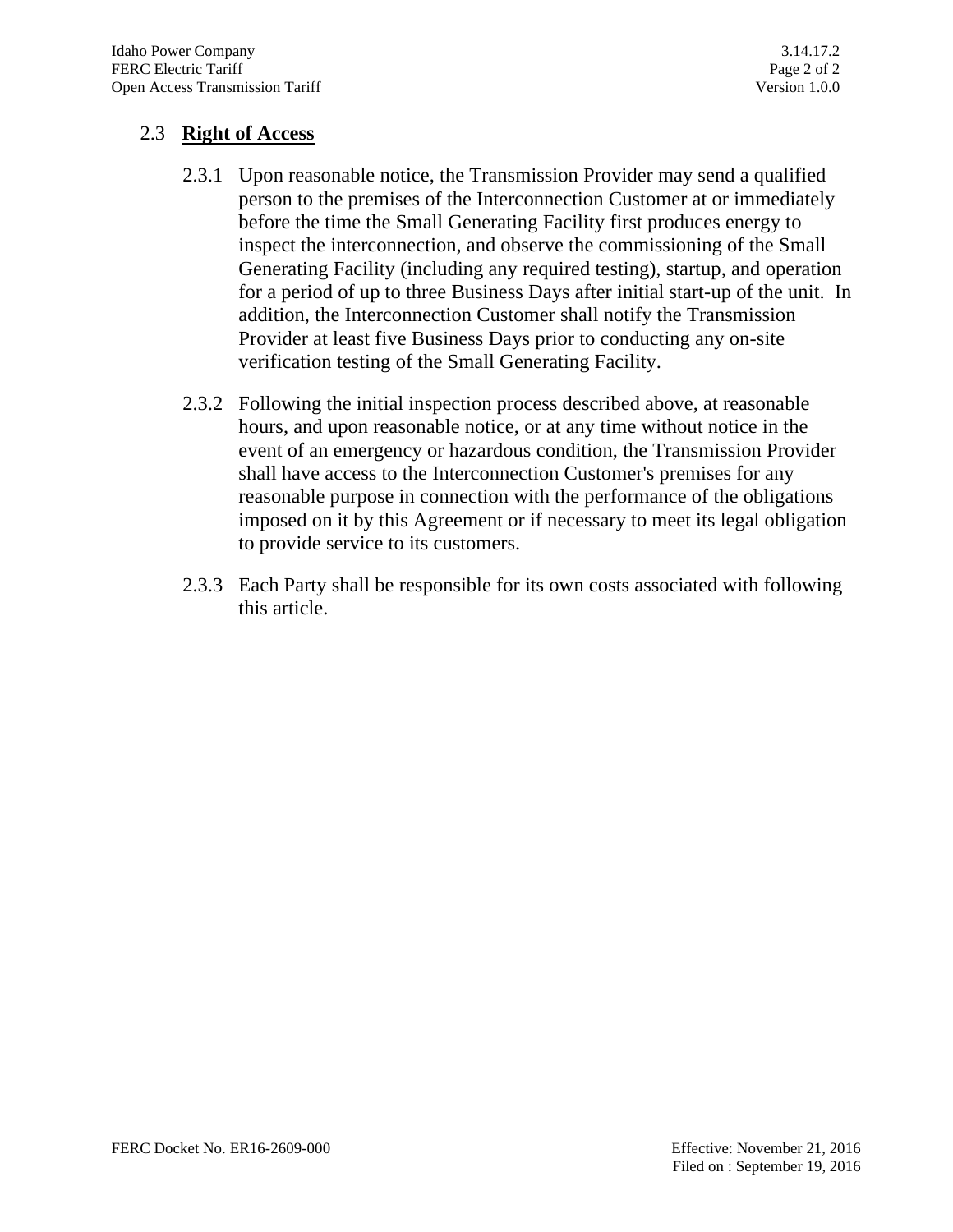## **Article 3. Effective Date, Term, Termination, and Disconnection**

- 3.1 **Effective Date** -- This Agreement shall become effective upon execution by the Parties subject to acceptance by FERC (if applicable), or if filed unexecuted, upon the date specified by the FERC. The Transmission Provider shall promptly file this Agreement with the FERC upon execution, if required.
- 3.2 **Term of Agreement** -- This Agreement shall become effective on the Effective Date and shall remain in effect for a period of ten years from the Effective Date or such other longer period as the Interconnection Customer may request and shall be automatically renewed for each successive one-year period thereafter, unless terminated earlier in accordance with article 3.3 of this Agreement.
- 3.3 **Termination** -- No termination shall become effective until the Parties have complied with all Applicable Laws and Regulations applicable to such termination, including the filing with FERC of a notice of termination of this Agreement (if required), which notice has been accepted for filing by FERC.
	- 3.3.1 The Interconnection Customer may terminate this Agreement at any time by giving the Transmission Provider 20 Business Days written notice.
	- 3.3.2 Either Party may terminate this Agreement after Default pursuant to article 7.6.
	- 3.3.3 Upon termination of this Agreement, the Small Generating Facility will be disconnected from the Transmission Provider's Transmission System. All costs required to effectuate such disconnection shall be borne by the terminating Party, unless such termination resulted from the nonterminating Party's Default of this SGIA or such non-terminating Party otherwise is responsible for these costs under this SGIA.
	- 3.3.4 The termination of this Agreement shall not relieve either Party of its liabilities and obligations, owed or continuing at the time of the termination.
	- 3.3.5 The provisions of this article shall survive termination or expiration of this Agreement.
- 3.4 **Temporary Disconnection** -- Temporary disconnection shall continue only for so long as reasonably necessary under Good Utility Practice.
	- 3.4.1 **Emergency Conditions** -- "Emergency Condition" shall mean a condition or situation: (1) that in the judgment of the Party making the claim is imminently likely to endanger life or property; or (2) that, in the case of the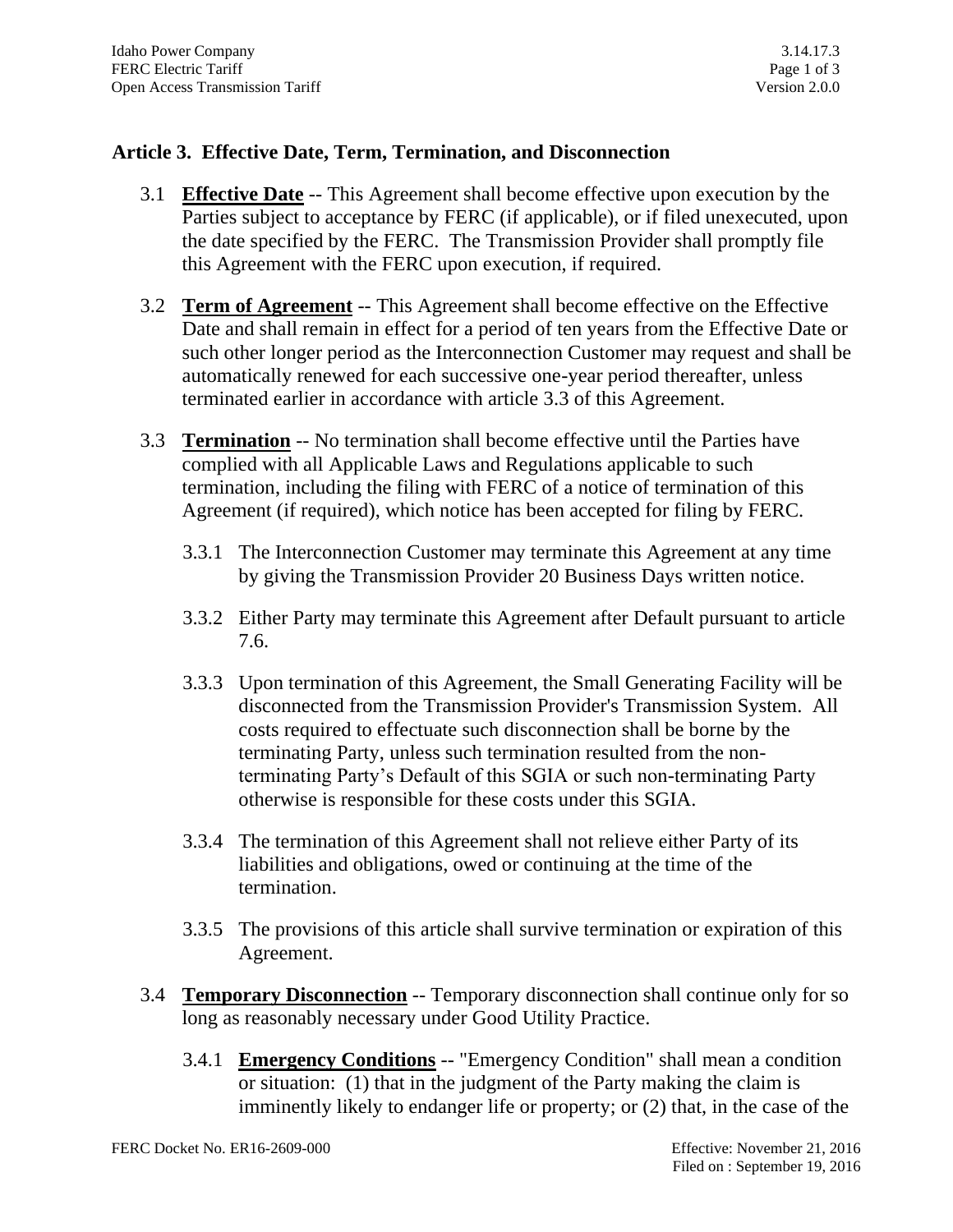Transmission Provider, is imminently likely (as determined in a nondiscriminatory manner) to cause a material adverse effect on the security of, or damage to the Transmission System, the Transmission Provider's Interconnection Facilities or the Transmission Systems of others to which the Transmission System is directly connected; or (3) that, in the case of the Interconnection Customer, is imminently likely (as determined in a nondiscriminatory manner) to cause a material adverse effect on the security of, or damage to, the Small Generating Facility or the Interconnection Customer's Interconnection Facilities. Under Emergency Conditions, the Transmission Provider may immediately suspend interconnection service and temporarily disconnect the Small Generating Facility. The Transmission Provider shall notify the Interconnection Customer promptly when it becomes aware of an Emergency Condition that may reasonably be expected to affect the Interconnection Customer's operation of the Small Generating Facility. The Interconnection Customer shall notify the Transmission Provider promptly when it becomes aware of an Emergency Condition that may reasonably be expected to affect the Transmission Provider's Transmission System or any Affected Systems. To the extent information is known, the notification shall describe the Emergency Condition, the extent of the damage or deficiency, the expected effect on the operation of both Parties' facilities and operations, its anticipated duration, and the necessary corrective action.

- 3.4.2 **Routine Maintenance, Construction, and Repair** -- The Transmission Provider may interrupt interconnection service or curtail the output of the Small Generating Facility and temporarily disconnect the Small Generating Facility from the Transmission Provider's Transmission System when necessary for routine maintenance, construction, and repairs on the Transmission Provider's Transmission System. The Transmission Provider shall provide the Interconnection Customer with five Business Days notice prior to such interruption. The Transmission Provider shall use Reasonable Efforts to coordinate such reduction or temporary disconnection with the Interconnection Customer.
- 3.4.3 **Forced Outages** -- During any forced outage, the Transmission Provider may suspend interconnection service to effect immediate repairs on the Transmission Provider's Transmission System. The Transmission Provider shall use Reasonable Efforts to provide the Interconnection Customer with prior notice. If prior notice is not given, the Transmission Provider shall, upon request, provide the Interconnection Customer written documentation after the fact explaining the circumstances of the disconnection.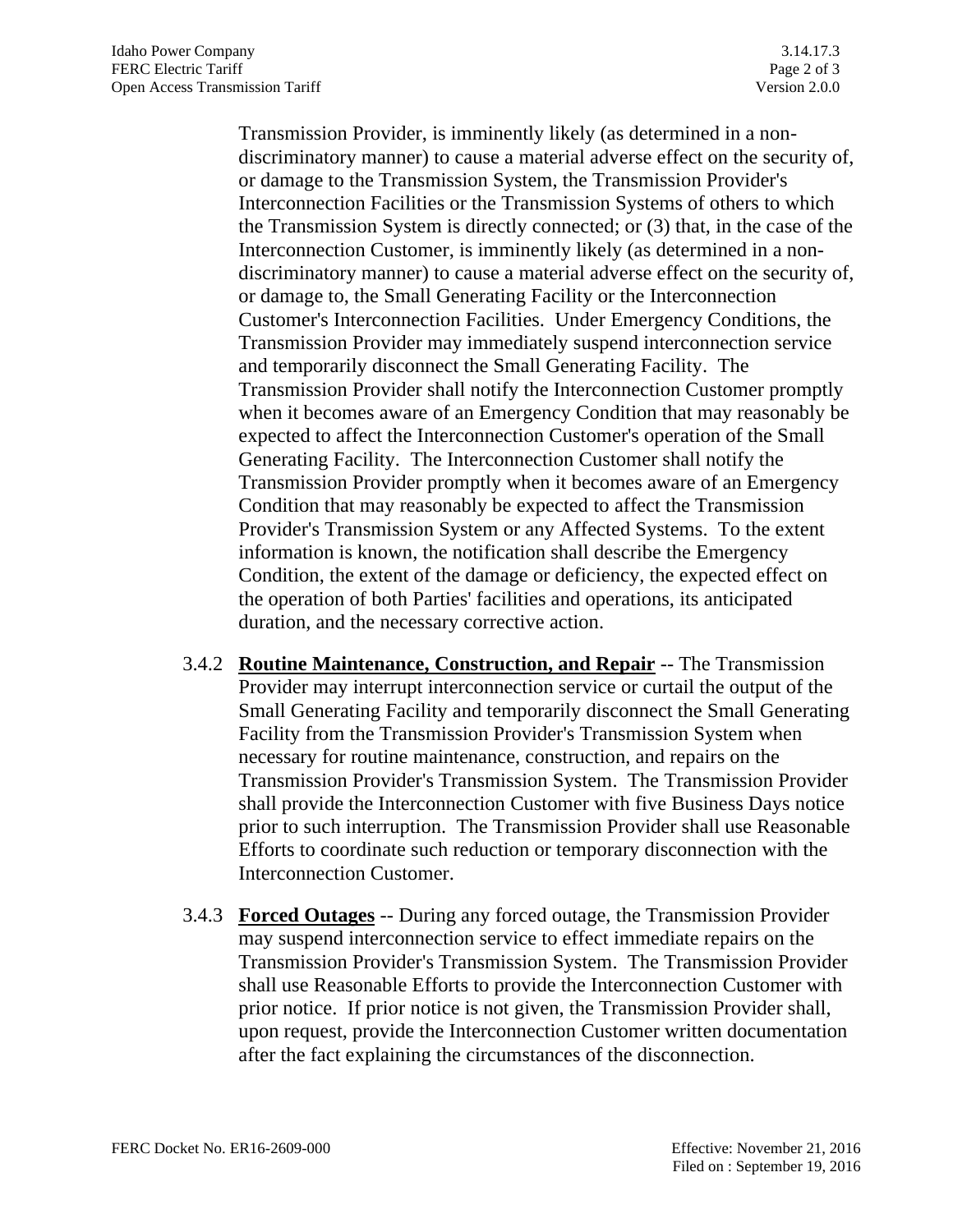- 3.4.4 **Adverse Operating Effects** -- The Transmission Provider shall notify the Interconnection Customer as soon as practicable if, based on Good Utility Practice, operation of the Small Generating Facility may cause disruption or deterioration of service to other customers served from the same electric system, or if operating the Small Generating Facility could cause damage to the Transmission Provider's Transmission System or Affected Systems. Supporting documentation used to reach the decision to disconnect shall be provided to the Interconnection Customer upon request. If, after notice, the Interconnection Customer fails to remedy the adverse operating effect within a reasonable time, the Transmission Provider may disconnect the Small Generating Facility. The Transmission Provider shall provide the Interconnection Customer with five Business Day notice of such disconnection, unless the provisions of article 3.4.1 apply.
- 3.4.5 **Modification of the Small Generating Facility** -- The Interconnection Customer must receive written authorization from the Transmission Provider before making any change to the Small Generating Facility that may have a material impact on the safety or reliability of the Transmission System. Such authorization shall not be unreasonably withheld. Modifications shall be done in accordance with Good Utility Practice. If the Interconnection Customer makes such modification without the Transmission Provider's prior written authorization, the latter shall have the right to temporarily disconnect the Small Generating Facility.
- 3.4.6 **Reconnection** -- The Parties shall cooperate with each other to restore the Small Generating Facility, Interconnection Facilities, and the Transmission Provider's Transmission System to their normal operating state as soon as reasonably practicable following a temporary disconnection.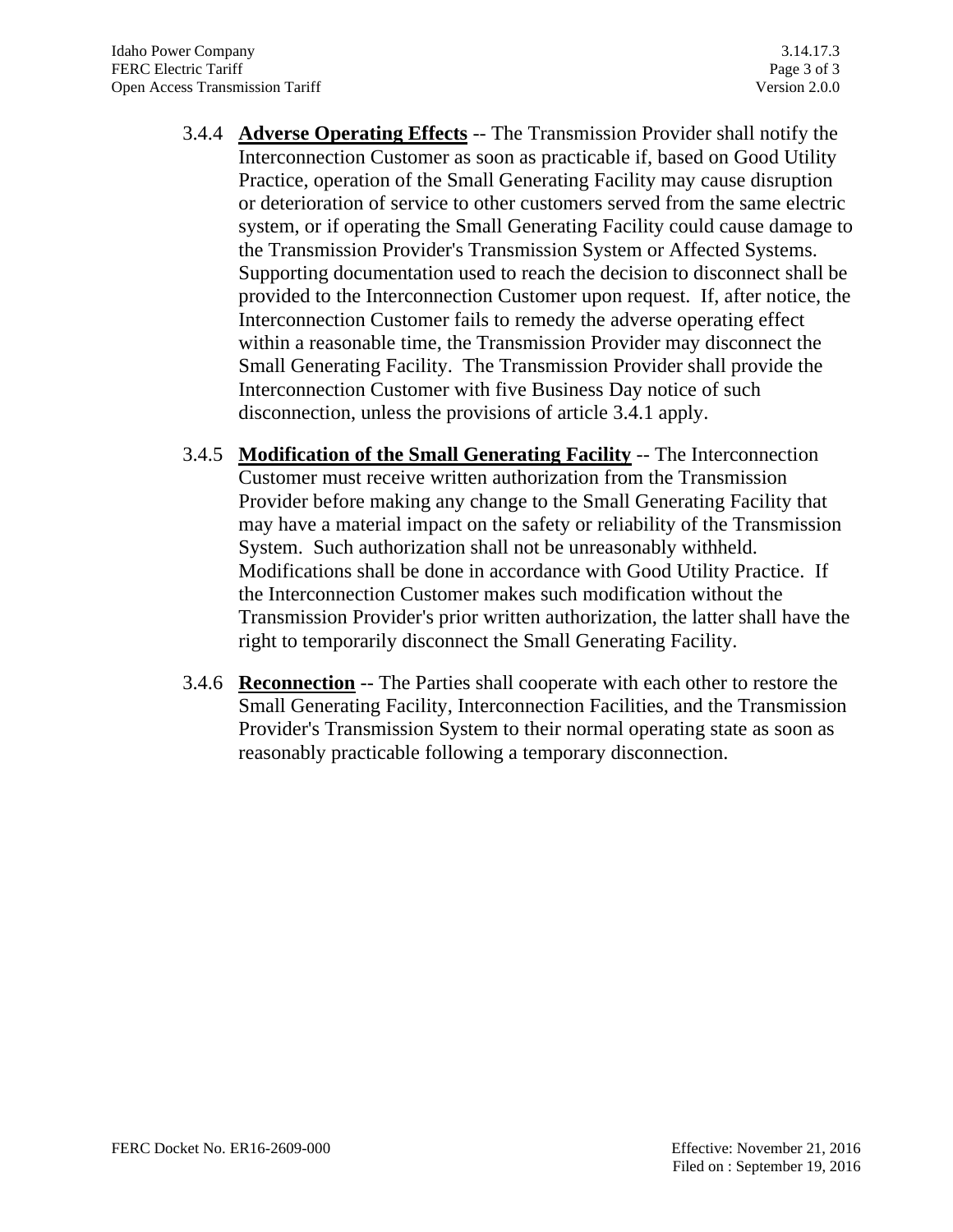# **Article 4. Cost Responsibility for Interconnection Facilities and Distribution Upgrades**

## 4.1 **Interconnection Facilities**

- 4.1.1 The Interconnection Customer shall pay for the cost of the Interconnection Facilities itemized in Attachment 2 of this Agreement. The Transmission Provider shall provide a best estimate cost, including overheads, for the purchase and construction of its Interconnection Facilities and provide a detailed itemization of such costs. Costs associated with Interconnection Facilities may be shared with other entities that may benefit from such facilities by agreement of the Interconnection Customer, such other entities, and the Transmission Provider.
- 4.1.2 The Interconnection Customer shall be responsible for its share of all reasonable expenses, including overheads, associated with (1) owning, operating, maintaining, repairing, and replacing its own Interconnection Facilities, and (2) operating, maintaining, repairing, and replacing the Transmission Provider's Interconnection Facilities.
- 4.2 **Distribution Upgrades** -- The Transmission Provider shall design, procure, construct, install, and own the Distribution Upgrades described in Attachment 6 of this Agreement. If the Transmission Provider and the Interconnection Customer agree, the Interconnection Customer may construct Distribution Upgrades that are located on land owned by the Interconnection Customer. The actual cost of the Distribution Upgrades, including overheads, shall be directly assigned to the Interconnection Customer.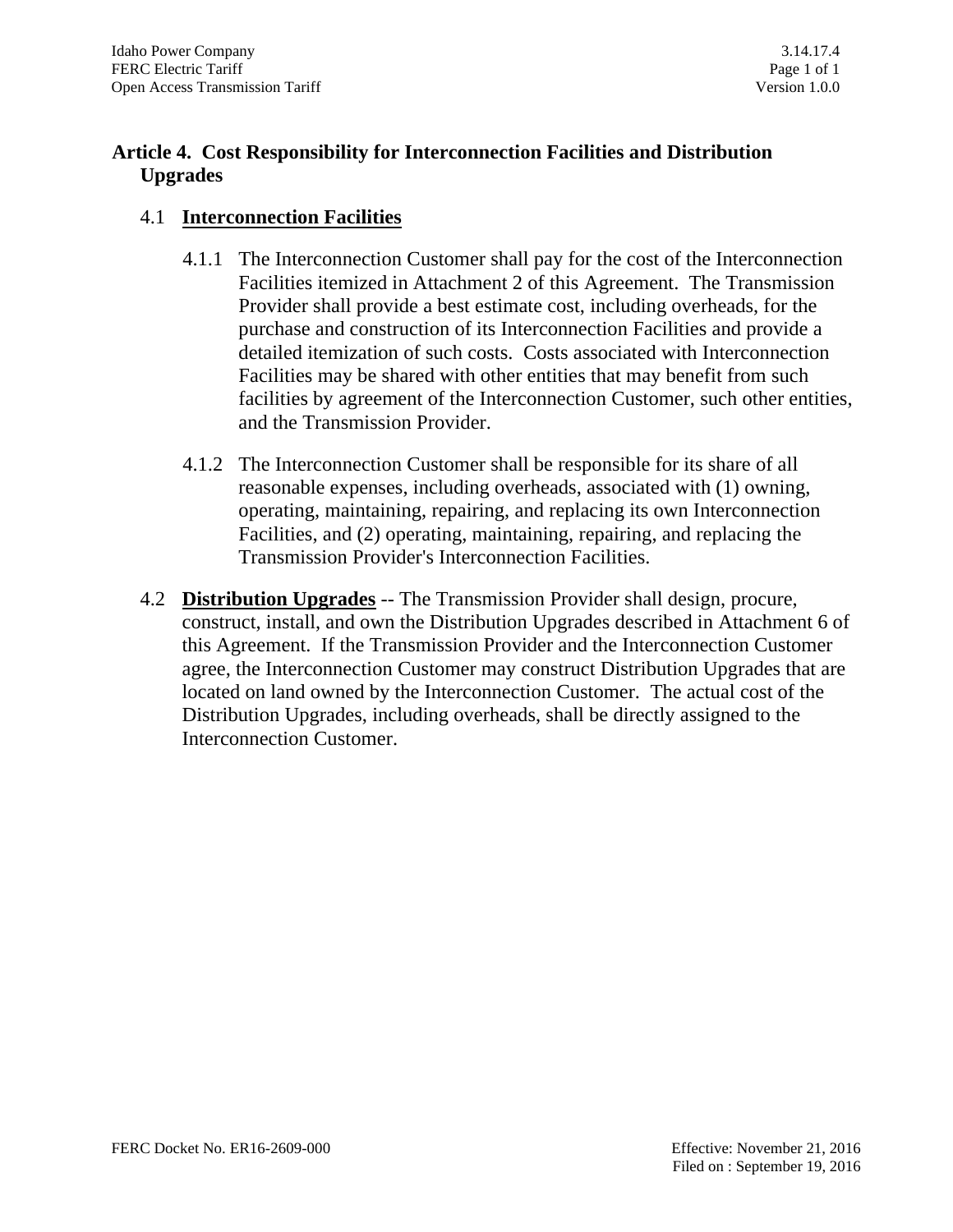## **Article 5. Cost Responsibility for Network Upgrades**

- 5.1 **Applicability** -- No portion of this article 5 shall apply unless the interconnection of the Small Generating Facility requires Network Upgrades.
- 5.2 **Network Upgrades** -- The Transmission Provider or the Transmission Owner shall design, procure, construct, install, and own the Network Upgrades described in Attachment 6 of this Agreement. If the Transmission Provider and the Interconnection Customer agree, the Interconnection Customer may construct Network Upgrades that are located on land owned by the Interconnection Customer. Unless the Transmission Provider elects to pay for Network Upgrades, the actual cost of the Network Upgrades, including overheads, shall be borne initially by the Interconnection Customer.
	- 5.2.1 **Repayment of Amounts Advanced for Network Upgrades** -- The Interconnection Customer shall be entitled to a cash repayment, equal to the total amount paid to the Transmission Provider and Affected System operator, if any, for Network Upgrades, including any tax gross-up or other tax-related payments associated with the Network Upgrades, and not otherwise refunded to the Interconnection Customer, to be paid to the Interconnection Customer on a dollar-for-dollar basis for the non-usage sensitive portion of transmission charges, as payments are made under the Transmission Provider's Tariff and Affected System's Tariff for transmission services with respect to the Small Generating Facility. Any repayment shall include interest calculated in accordance with the methodology set forth in FERC's regulations at 18 C.F.R. § 35.19a(a)(2)(iii) from the date of any payment for Network Upgrades through the date on which the Interconnection Customer receives a repayment of such payment pursuant to this subparagraph. The Interconnection Customer may assign such repayment rights to any person.
		- 5.2.1.1 Notwithstanding the foregoing, the Interconnection Customer, the Transmission Provider, and any applicable Affected System operators may adopt any alternative payment schedule that is mutually agreeable so long as the Transmission Provider and said Affected System operators take one of the following actions no later than five years from the Commercial Operation Date: (1) return to the Interconnection Customer any amounts advanced for Network Upgrades not previously repaid, or (2) declare in writing that the Transmission Provider or any applicable Affected System operators will continue to provide payments to the Interconnection Customer on a dollar-for-dollar basis for the non-usage sensitive portion of transmission charges, or develop an alternative schedule that is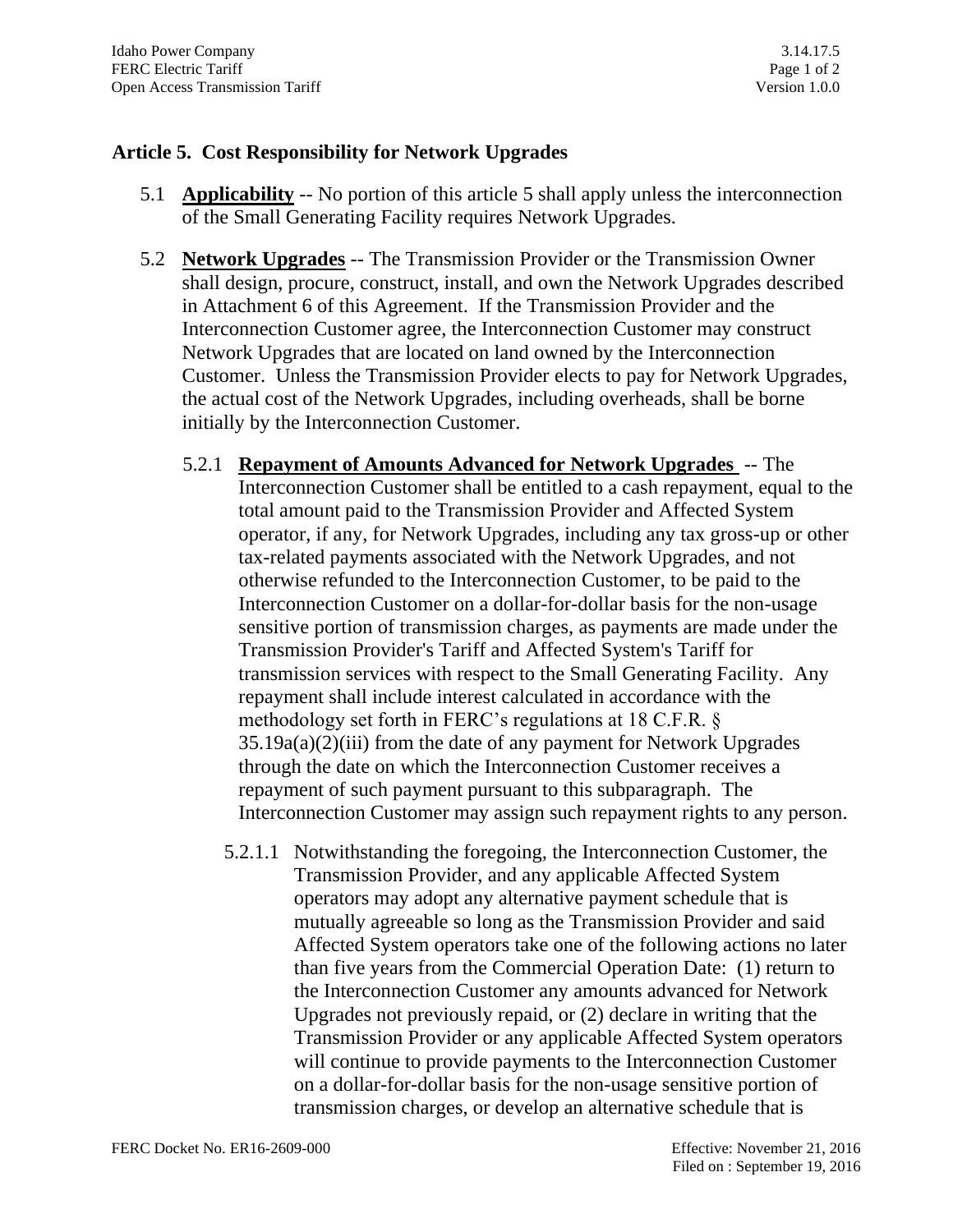mutually agreeable and provides for the return of all amounts advanced for Network Upgrades not previously repaid; however, full reimbursement shall not extend beyond twenty (20) years from the commercial operation date.

- 5.2.1.2 If the Small Generating Facility fails to achieve commercial operation, but it or another generating facility is later constructed and requires use of the Network Upgrades, the Transmission Provider and Affected System operator shall at that time reimburse the Interconnection Customer for the amounts advanced for the Network Upgrades. Before any such reimbursement can occur, the Interconnection Customer, or the entity that ultimately constructs the generating facility, if different, is responsible for identifying the entity to which reimbursement must be made.
- 5.3 **Special Provisions for Affected Systems** -- Unless the Transmission Provider provides, under this Agreement, for the repayment of amounts advanced to any applicable Affected System operators for Network Upgrades, the Interconnection Customer and Affected System operator shall enter into an agreement that provides for such repayment. The agreement shall specify the terms governing payments to be made by the Interconnection Customer to Affected System operator as well as the repayment by Affected System operator.
- 5.4 **Rights Under Other Agreements** -- Notwithstanding any other provision of this Agreement, nothing herein shall be construed as relinquishing or foreclosing any rights, including but not limited to firm transmission rights, capacity rights, transmission congestion rights, or transmission credits, that the Interconnection Customer shall be entitled to, now or in the future, under any other agreement or tariff as a result of, or otherwise associated with, the transmission capacity, if any, created by the Network Upgrades, including the right to obtain cash reimbursements or transmission credits for transmission service that is not associated with the Small Generating Facility.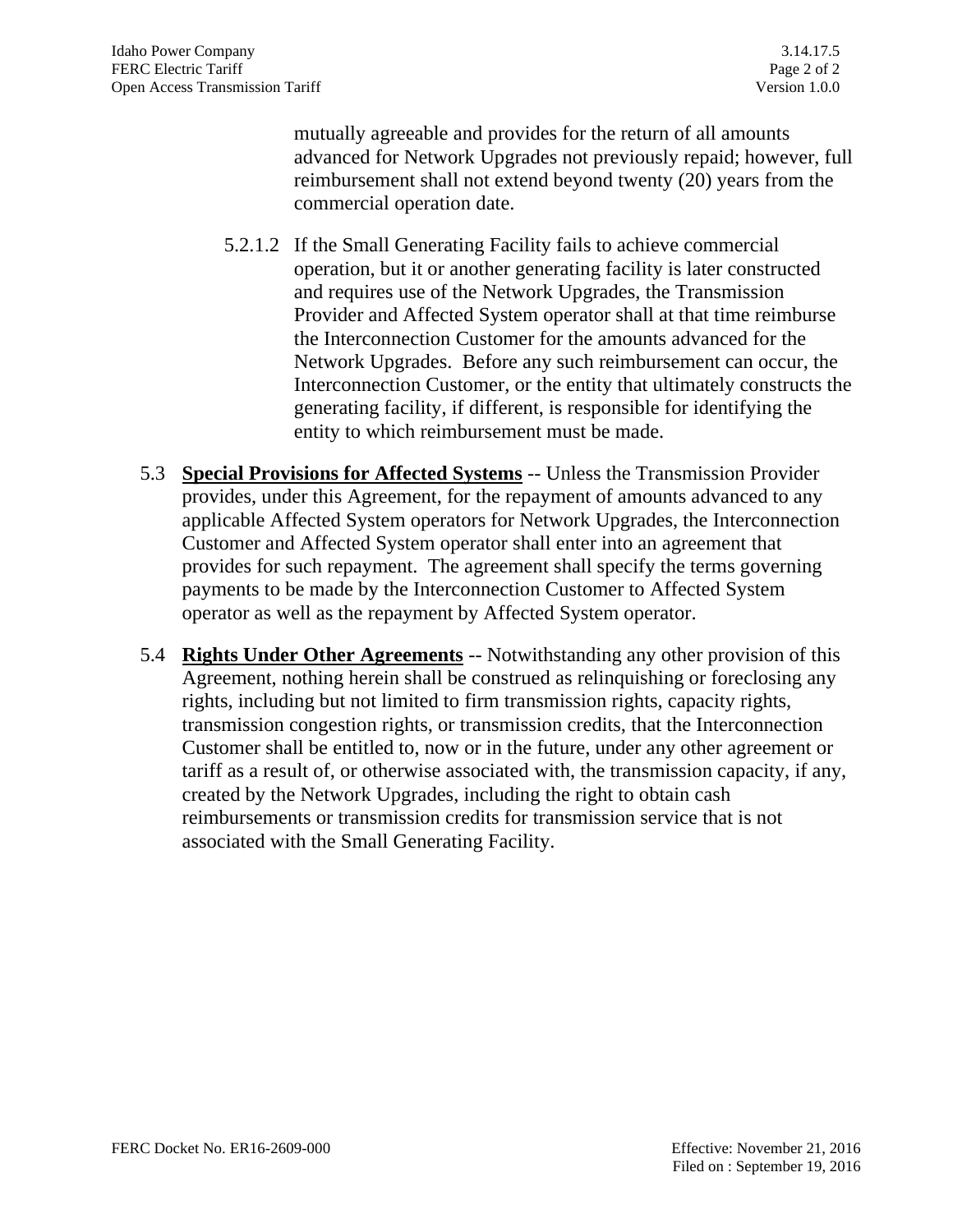### **Article 6. Billing, Payment, Milestones, and Financial Security**

#### 6.1 **Billing and Payment Procedures and Final Accounting**

- 6.1.1 The Transmission Provider shall bill the Interconnection Customer for the design, engineering, construction, and procurement costs of Interconnection Facilities and Upgrades contemplated by this Agreement on a monthly basis, or as otherwise agreed by the Parties. The Interconnection Customer shall pay each bill within 30 calendar days of receipt, or as otherwise agreed to by the Parties.
- 6.1.2 Within three months of completing the construction and installation of the Transmission Provider's Interconnection Facilities and/or Upgrades described in the Attachments to this Agreement, the Transmission Provider shall provide the Interconnection Customer with a final accounting report of any difference between (1) the Interconnection Customer's cost responsibility for the actual cost of such facilities or Upgrades, and (2) the Interconnection Customer's previous aggregate payments to the Transmission Provider for such facilities or Upgrades. If the Interconnection Customer's cost responsibility exceeds its previous aggregate payments, the Transmission Provider shall invoice the Interconnection Customer for the amount due and the Interconnection Customer shall make payment to the Transmission Provider within 30 calendar days. If the Interconnection Customer's previous aggregate payments exceed its cost responsibility under this Agreement, the Transmission Provider shall refund to the Interconnection Customer an amount equal to the difference within 30 calendar days of the final accounting report.
- 6.2 **Milestones** -- The Parties shall agree on milestones for which each Party is responsible and list them in Attachment 4 of this Agreement. A Party's obligations under this provision may be extended by agreement. If a Party anticipates that it will be unable to meet a milestone for any reason other than a Force Majeure Event, it shall immediately notify the other Party of the reason(s) for not meeting the milestone and (1) propose the earliest reasonable alternate date by which it can attain this and future milestones, and (2) requesting appropriate amendments to Attachment 4. The Party affected by the failure to meet a milestone shall not unreasonably withhold agreement to such an amendment unless it will suffer significant uncompensated economic or operational harm from the delay, (2) attainment of the same milestone has previously been delayed, or (3) it has reason to believe that the delay in meeting the milestone is intentional or unwarranted notwithstanding the circumstances explained by the Party proposing the amendment.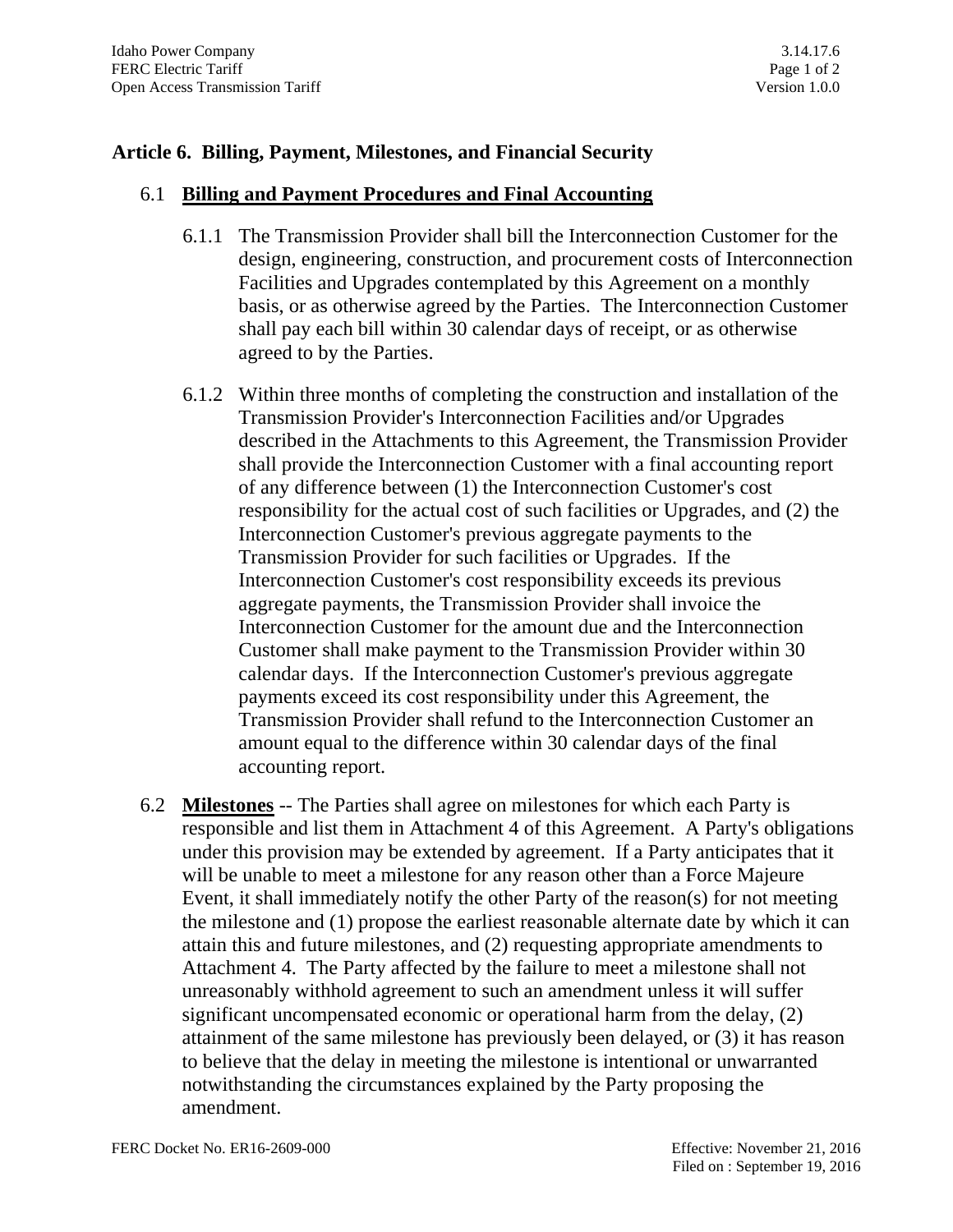- 6.3 **Financial Security Arrangements** -- At least 20 Business Days prior to the commencement of the design, procurement, installation, or construction of a discrete portion of the Transmission Provider's Interconnection Facilities and Upgrades, the Interconnection Customer shall provide the Transmission Provider, at the Interconnection Customer's option, a guarantee, a surety bond, letter of credit or other form of security that is reasonably acceptable to the Transmission Provider and is consistent with the Uniform Commercial Code of the jurisdiction where the Point of Interconnection is located. Such security for payment shall be in an amount sufficient to cover the costs for constructing, designing, procuring, and installing the applicable portion of the Transmission Provider's Interconnection Facilities and Upgrades and shall be reduced on a dollar-for-dollar basis for payments made to the Transmission Provider under this Agreement during its term. In addition:
	- 6.3.1 The guarantee must be made by an entity that meets the creditworthiness requirements of the Transmission Provider, and contain terms and conditions that guarantee payment of any amount that may be due from the Interconnection Customer, up to an agreed-to maximum amount.
	- 6.3.2 The letter of credit or surety bond must be issued by a financial institution or insurer reasonably acceptable to the Transmission Provider and must specify a reasonable expiration date.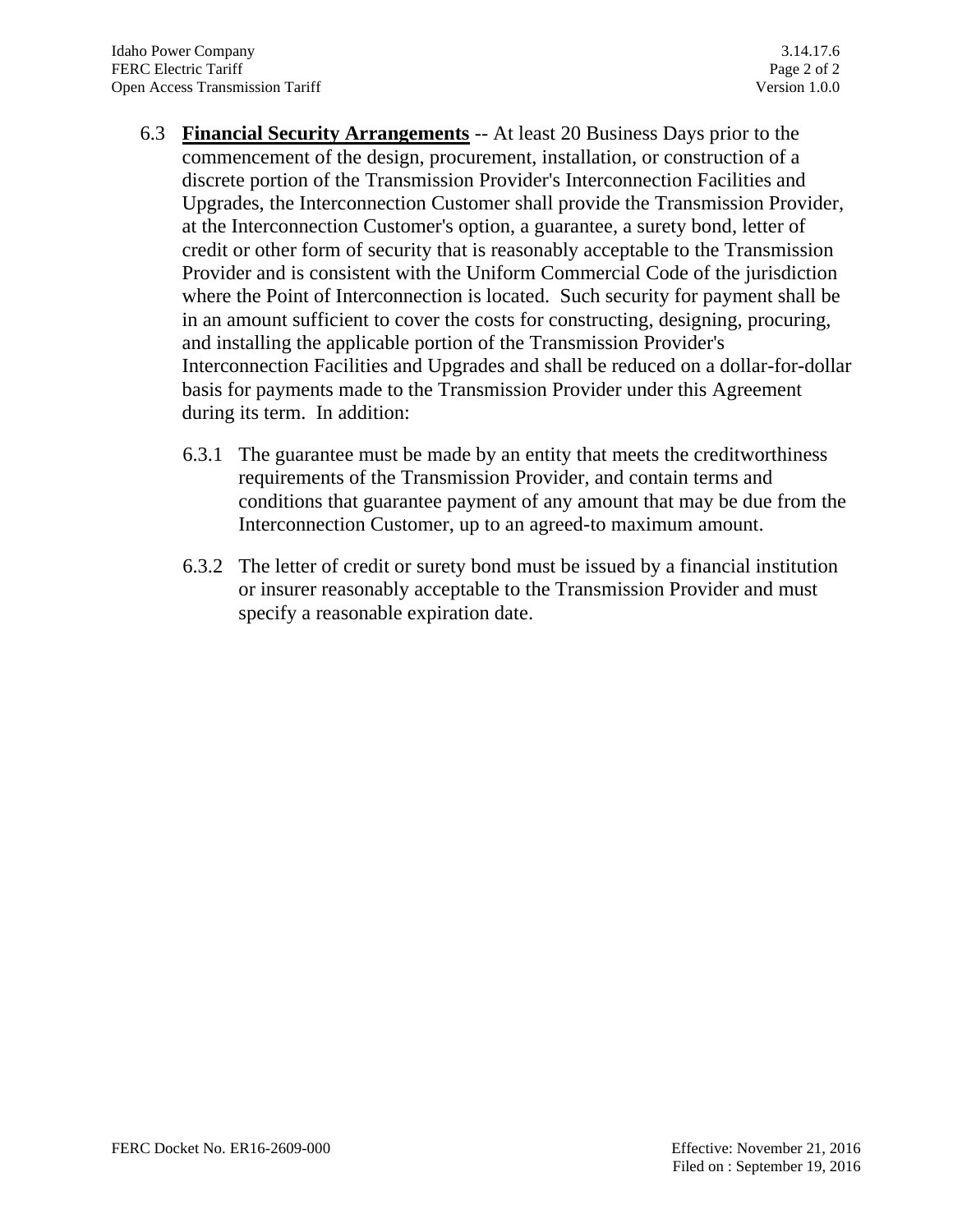## **Article 7. Assignment, Liability, Indemnity, Force Majeure, Consequential Damages, and Default**

- 7.1 **Assignment** -- This Agreement may be assigned by either Party upon 15 Business Days prior written notice and opportunity to object by the other Party; provided that:
	- 7.1.1 Either Party may assign this Agreement without the consent of the other Party to any affiliate of the assigning Party with an equal or greater credit rating and with the legal authority and operational ability to satisfy the obligations of the assigning Party under this Agreement, provided that the Interconnection Customer promptly notifies the Transmission Provider of any such assignment;
	- 7.1.2 The Interconnection Customer shall have the right to assign this Agreement, without the consent of the Transmission Provider, for collateral security purposes to aid in providing financing for the Small Generating Facility, provided that the Interconnection Customer will promptly notify the Transmission Provider of any such assignment.
	- 7.1.3 Any attempted assignment that violates this article is void and ineffective. Assignment shall not relieve a Party of its obligations, nor shall a Party's obligations be enlarged, in whole or in part, by reason thereof. An assignee is responsible for meeting the same financial, credit, and insurance obligations as the Interconnection Customer. Where required, consent to assignment will not be unreasonably withheld, conditioned or delayed.
- 7.2 **Limitation of Liability** -- Each Party's liability to the other Party for any loss, cost, claim, injury, liability, or expense, including reasonable attorney's fees, relating to or arising from any act or omission in its performance of this Agreement, shall be limited to the amount of direct damage actually incurred. In no event shall either Party be liable to the other Party for any indirect, special, consequential, or punitive damages, except as authorized by this Agreement.

# 7.3 **Indemnity**

- 7.3.1 This provision protects each Party from liability incurred to third parties as a result of carrying out the provisions of this Agreement. Liability under this provision is exempt from the general limitations on liability found in article 7.2.
- 7.3.2 The Parties shall at all times indemnify, defend, and hold the other Party harmless from, any and all damages, losses, claims, including claims and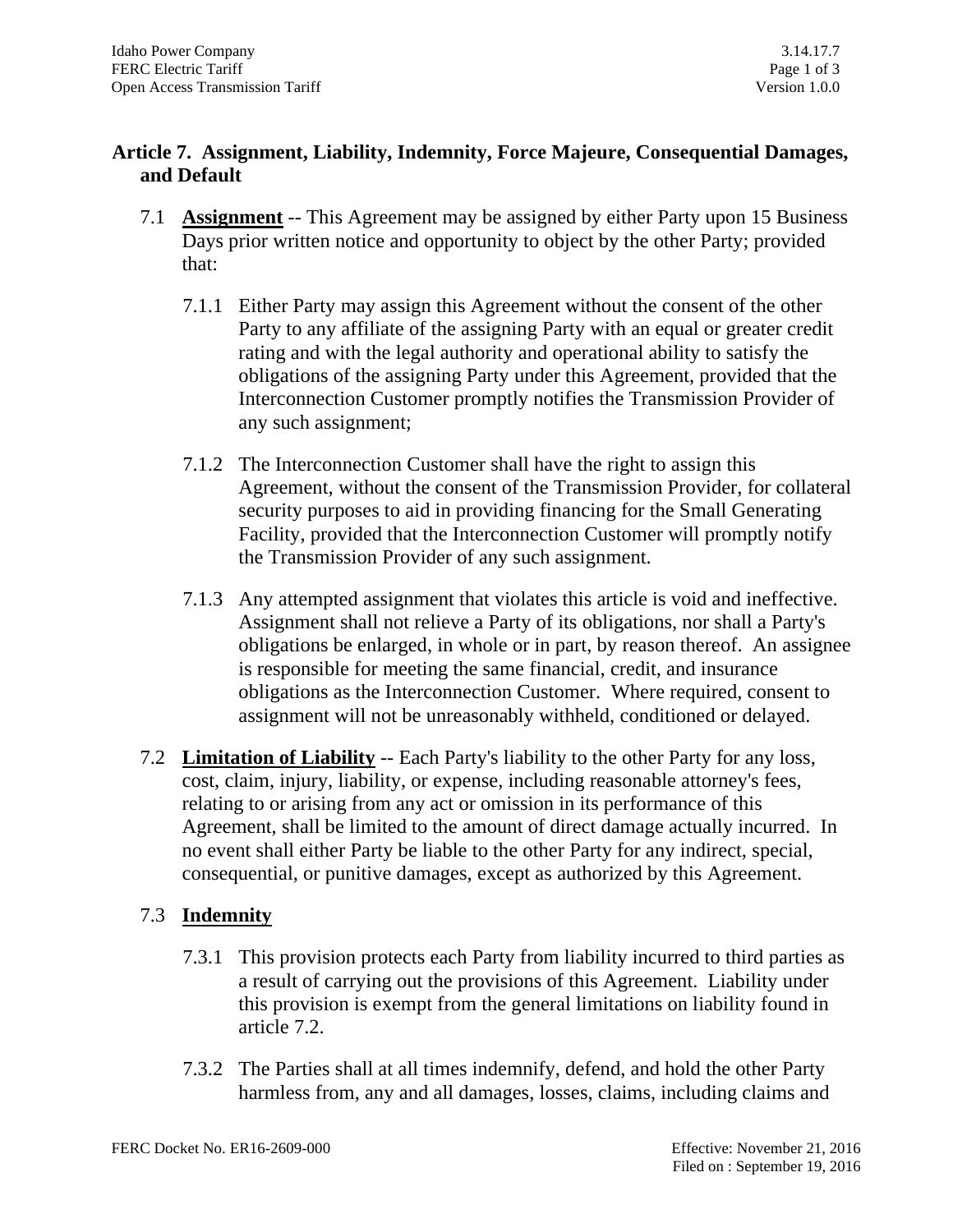actions relating to injury to or death of any person or damage to property, demand, suits, recoveries, costs and expenses, court costs, attorney fees, and all other obligations by or to third parties, arising out of or resulting from the other Party's action or failure to meet its obligations under this Agreement on behalf of the indemnifying Party, except in cases of gross negligence or intentional wrongdoing by the indemnified Party.

- 7.3.3 If an indemnified person is entitled to indemnification under this article as a result of a claim by a third party, and the indemnifying Party fails, after notice and reasonable opportunity to proceed under this article, to assume the defense of such claim, such indemnified person may at the expense of the indemnifying Party contest, settle or consent to the entry of any judgment with respect to, or pay in full, such claim.
- 7.3.4 If an indemnifying party is obligated to indemnify and hold any indemnified person harmless under this article, the amount owing to the indemnified person shall be the amount of such indemnified person's actual loss, net of any insurance or other recovery.
- 7.3.5 Promptly after receipt by an indemnified person of any claim or notice of the commencement of any action or administrative or legal proceeding or investigation as to which the indemnity provided for in this article may apply, the indemnified person shall notify the indemnifying party of such fact. Any failure of or delay in such notification shall not affect a Party's indemnification obligation unless such failure or delay is materially prejudicial to the indemnifying party.
- 7.4 **Consequential Damages** -- Other than as expressly provided for in this Agreement, neither Party shall be liable under any provision of this Agreement for any losses, damages, costs or expenses for any special, indirect, incidental, consequential, or punitive damages, including but not limited to loss of profit or revenue, loss of the use of equipment, cost of capital, cost of temporary equipment or services, whether based in whole or in part in contract, in tort, including negligence, strict liability, or any other theory of liability; provided, however, that damages for which a Party may be liable to the other Party under another agreement will not be considered to be special, indirect, incidental, or consequential damages hereunder.

# 7.5 **Force Majeure**

7.5.1 As used in this article, a Force Majeure Event shall mean "any act of God, labor disturbance, act of the public enemy, war, insurrection, riot, fire, storm or flood, explosion, breakage or accident to machinery or equipment, any order, regulation or restriction imposed by governmental, military or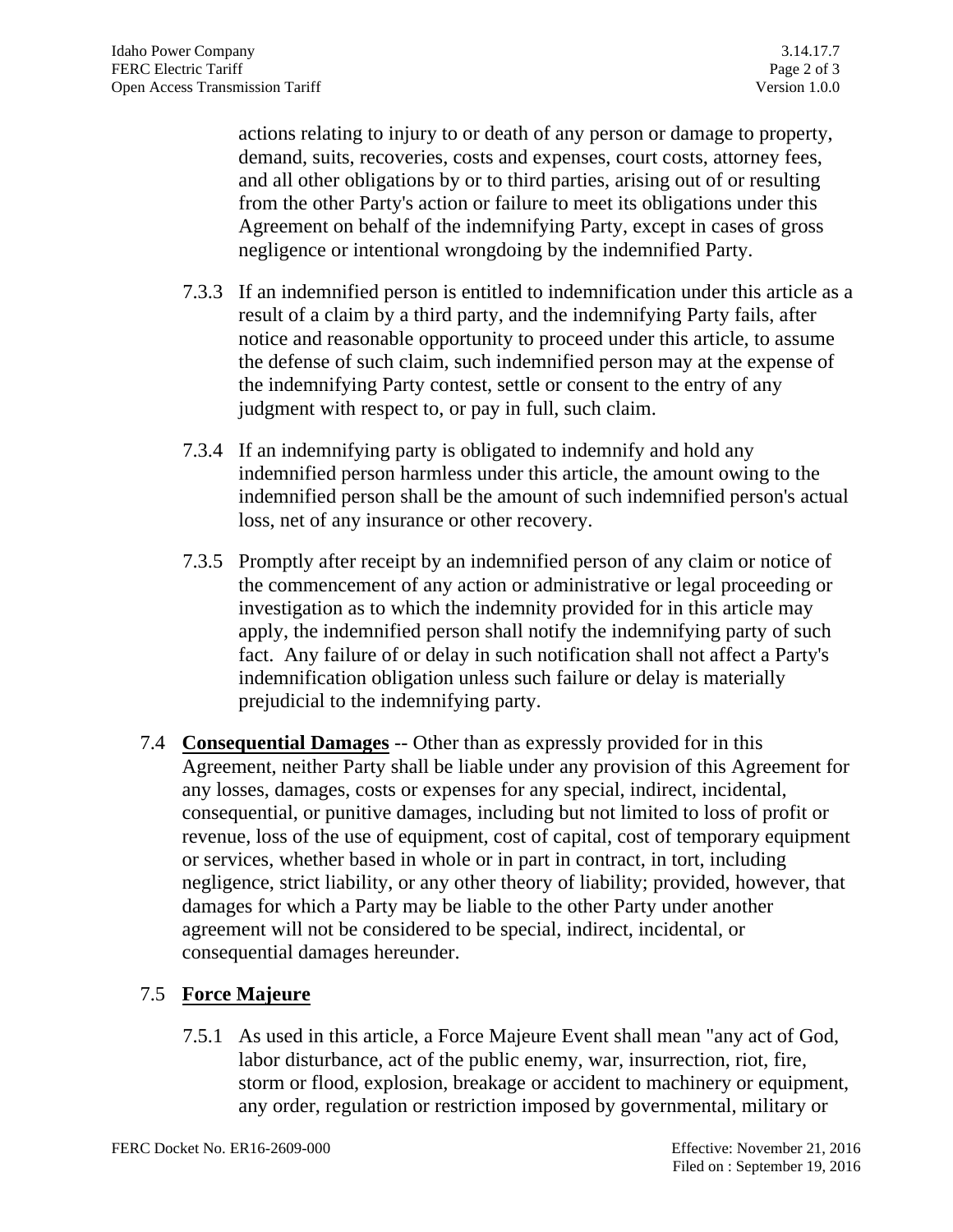lawfully established civilian authorities, or any other cause beyond a Party's control. A Force Majeure Event does not include an act of negligence or intentional wrongdoing."

7.5.2 If a Force Majeure Event prevents a Party from fulfilling any obligations under this Agreement, the Party affected by the Force Majeure Event (Affected Party) shall promptly notify the other Party, either in writing or via the telephone, of the existence of the Force Majeure Event. The notification must specify in reasonable detail the circumstances of the Force Majeure Event, its expected duration, and the steps that the Affected Party is taking to mitigate the effects of the event on its performance. The Affected Party shall keep the other Party informed on a continuing basis of developments relating to the Force Majeure Event until the event ends. The Affected Party will be entitled to suspend or modify its performance of obligations under this Agreement (other than the obligation to make payments) only to the extent that the effect of the Force Majeure Event cannot be mitigated by the use of Reasonable Efforts. The Affected Party will use Reasonable Efforts to resume its performance as soon as possible.

# 7.6 **Default**

- 7.6.1 No Default shall exist where such failure to discharge an obligation (other than the payment of money) is the result of a Force Majeure Event as defined in this Agreement or the result of an act or omission of the other Party. Upon a Default, the non-defaulting Party shall give written notice of such Default to the defaulting Party. Except as provided in article 7.6.2, the defaulting Party shall have 60 calendar days from receipt of the Default notice within which to cure such Default; provided however, if such Default is not capable of cure within 60 calendar days, the defaulting Party shall commence such cure within 20 calendar days after notice and continuously and diligently complete such cure within six months from receipt of the Default notice; and, if cured within such time, the Default specified in such notice shall cease to exist.
- 7.6.2 If a Default is not cured as provided in this article, or if a Default is not capable of being cured within the period provided for herein, the nondefaulting Party shall have the right to terminate this Agreement by written notice at any time until cure occurs, and be relieved of any further obligation hereunder and, whether or not that Party terminates this Agreement, to recover from the defaulting Party all amounts due hereunder, plus all other damages and remedies to which it is entitled at law or in equity. The provisions of this article will survive termination of this Agreement.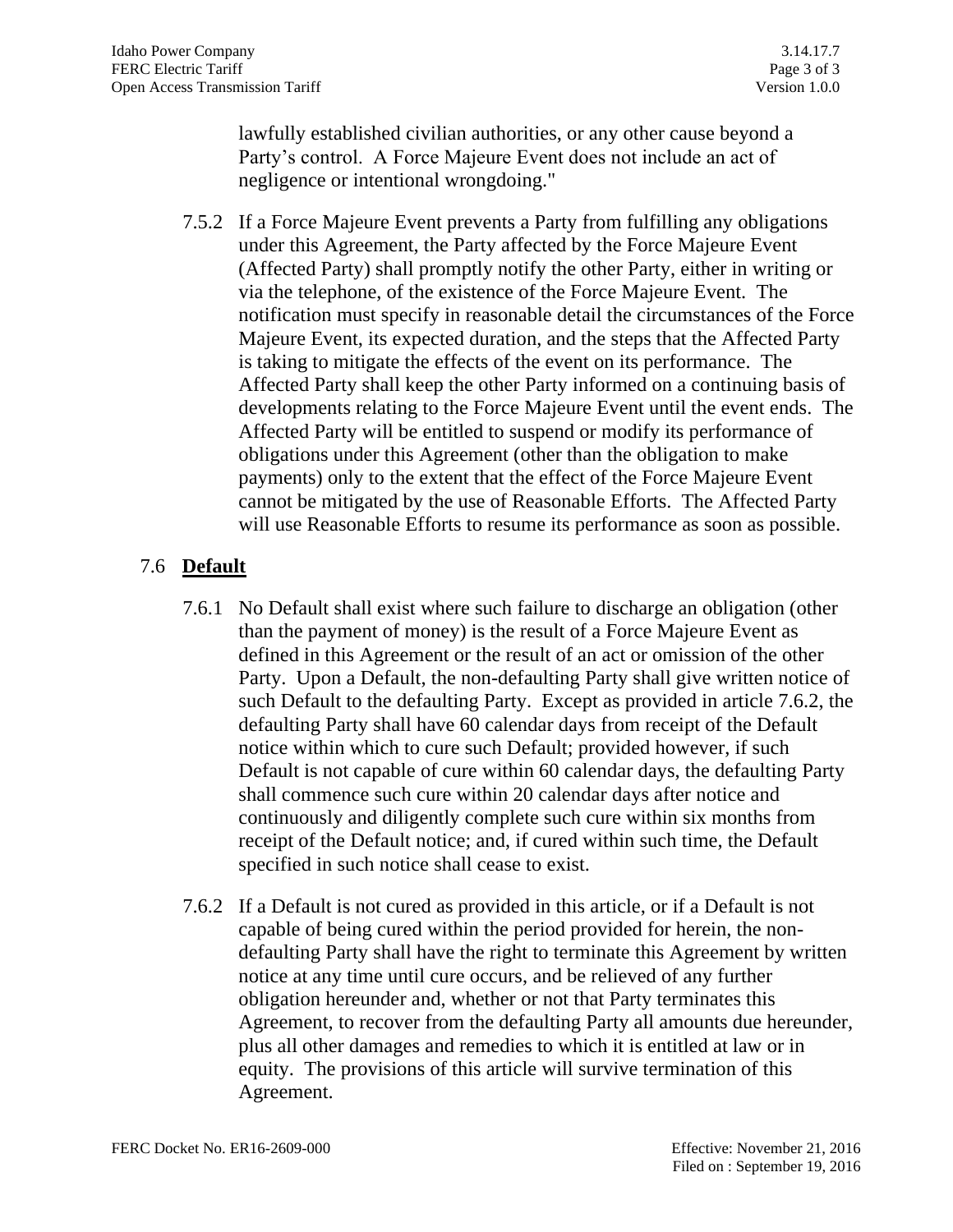## **Article 8. Insurance**

- 8.1 The Interconnection Customer shall, at its own expense, maintain in force general liability insurance without any exclusion for liabilities related to the interconnection undertaken pursuant to this Agreement. The amount of such insurance shall be sufficient to insure against all reasonably foreseeable direct liabilities given the size and nature of the generating equipment being interconnected, the interconnection itself, and the characteristics of the system to which the interconnection is made. The Interconnection Customer shall obtain additional insurance only if necessary as a function of owning and operating a generating facility. Such insurance shall be obtained from an insurance provider authorized to do business in the State where the interconnection is located. Certification that such insurance is in effect shall be provided upon request of the Transmission Provider, except that the Interconnection Customer shall show proof of insurance to the Transmission Provider no later than ten Business Days prior to the anticipated commercial operation date. An Interconnection Customer of sufficient credit-worthiness may propose to self-insure for such liabilities, and such a proposal shall not be unreasonably rejected.
- 8.2 The Transmission Provider agrees to maintain general liability insurance or selfinsurance consistent with the Transmission Provider's commercial practice. Such insurance or self-insurance shall not exclude coverage for the Transmission Provider's liabilities undertaken pursuant to this Agreement.
- 8.3 The Parties further agree to notify each other whenever an accident or incident occurs resulting in any injuries or damages that are included within the scope of coverage of such insurance, whether or not such coverage is sought.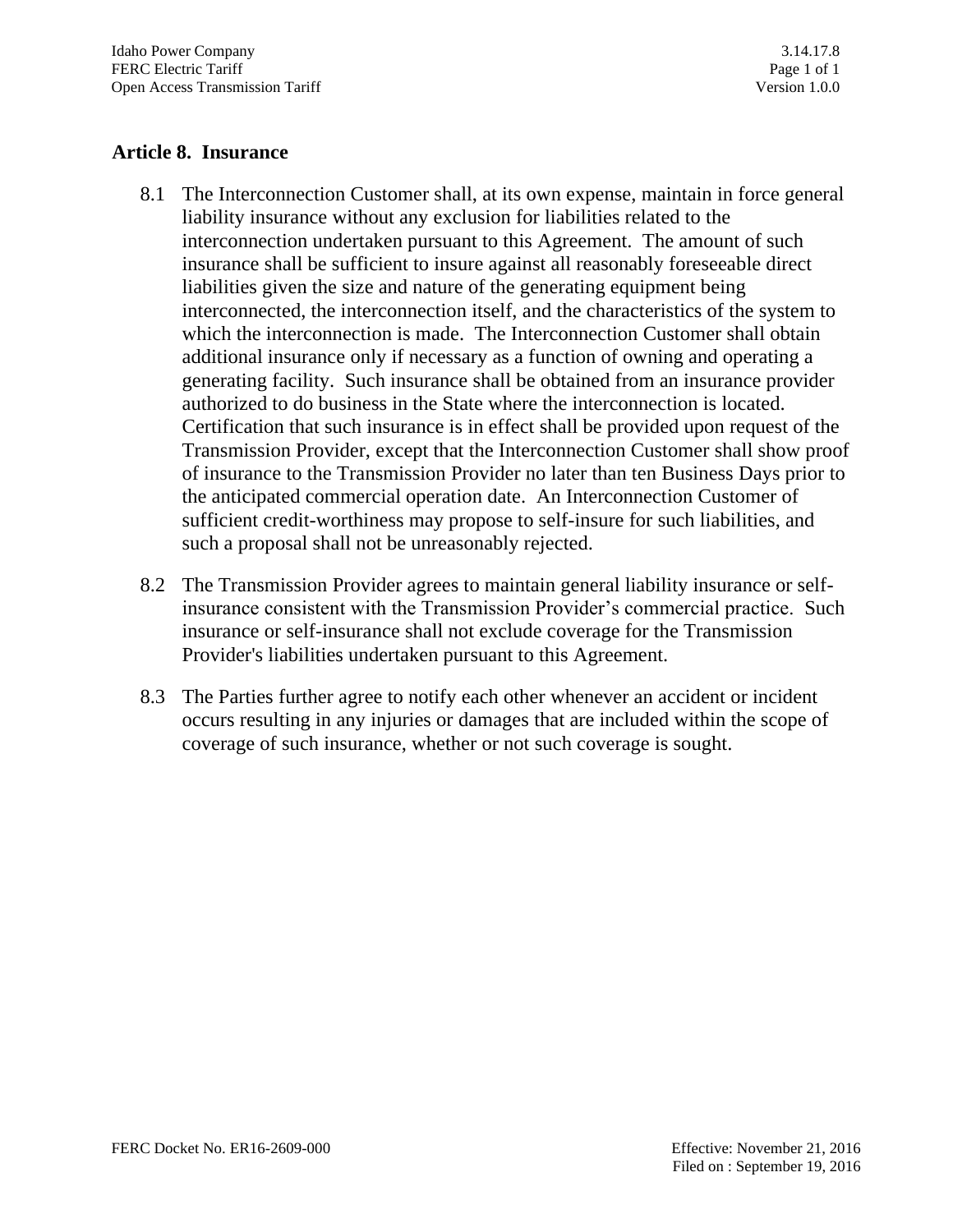# **Article 9. Confidentiality**

- 9.1 Confidential Information shall mean any confidential and/or proprietary information provided by one Party to the other Party that is clearly marked or otherwise designated "Confidential." For purposes of this Agreement all design, operating specifications, and metering data provided by the Interconnection Customer shall be deemed Confidential Information regardless of whether it is clearly marked or otherwise designated as such.
- 9.2 Confidential Information does not include information previously in the public domain, required to be publicly submitted or divulged by Governmental Authorities (after notice to the other Party and after exhausting any opportunity to oppose such publication or release), or necessary to be divulged in an action to enforce this Agreement. Each Party receiving Confidential Information shall hold such information in confidence and shall not disclose it to any third party nor to the public without the prior written authorization from the Party providing that information, except to fulfill obligations under this Agreement, or to fulfill legal or regulatory requirements.
	- 9.2.1 Each Party shall employ at least the same standard of care to protect Confidential Information obtained from the other Party as it employs to protect its own Confidential Information.
	- 9.2.2 Each Party is entitled to equitable relief, by injunction or otherwise, to enforce its rights under this provision to prevent the release of Confidential Information without bond or proof of damages, and may seek other remedies available at law or in equity for breach of this provision.
- 9.3 Notwithstanding anything in this article to the contrary, and pursuant to 18 CFR § 1b.20, if FERC, during the course of an investigation or otherwise, requests information from one of the Parties that is otherwise required to be maintained in confidence pursuant to this Agreement, the Party shall provide the requested information to FERC, within the time provided for in the request for information. In providing the information to FERC, the Party may, consistent with 18 CFR § 388.112, request that the information be treated as confidential and non-public by FERC and that the information be withheld from public disclosure. Parties are prohibited from notifying the other Party to this Agreement prior to the release of the Confidential Information to FERC. The Party shall notify the other Party to this Agreement when it is notified by FERC that a request to release Confidential Information has been received by FERC, at which time either of the Parties may respond before such information would be made public, pursuant to 18 CFR § 388.112. Requests from a state regulatory body conducting a confidential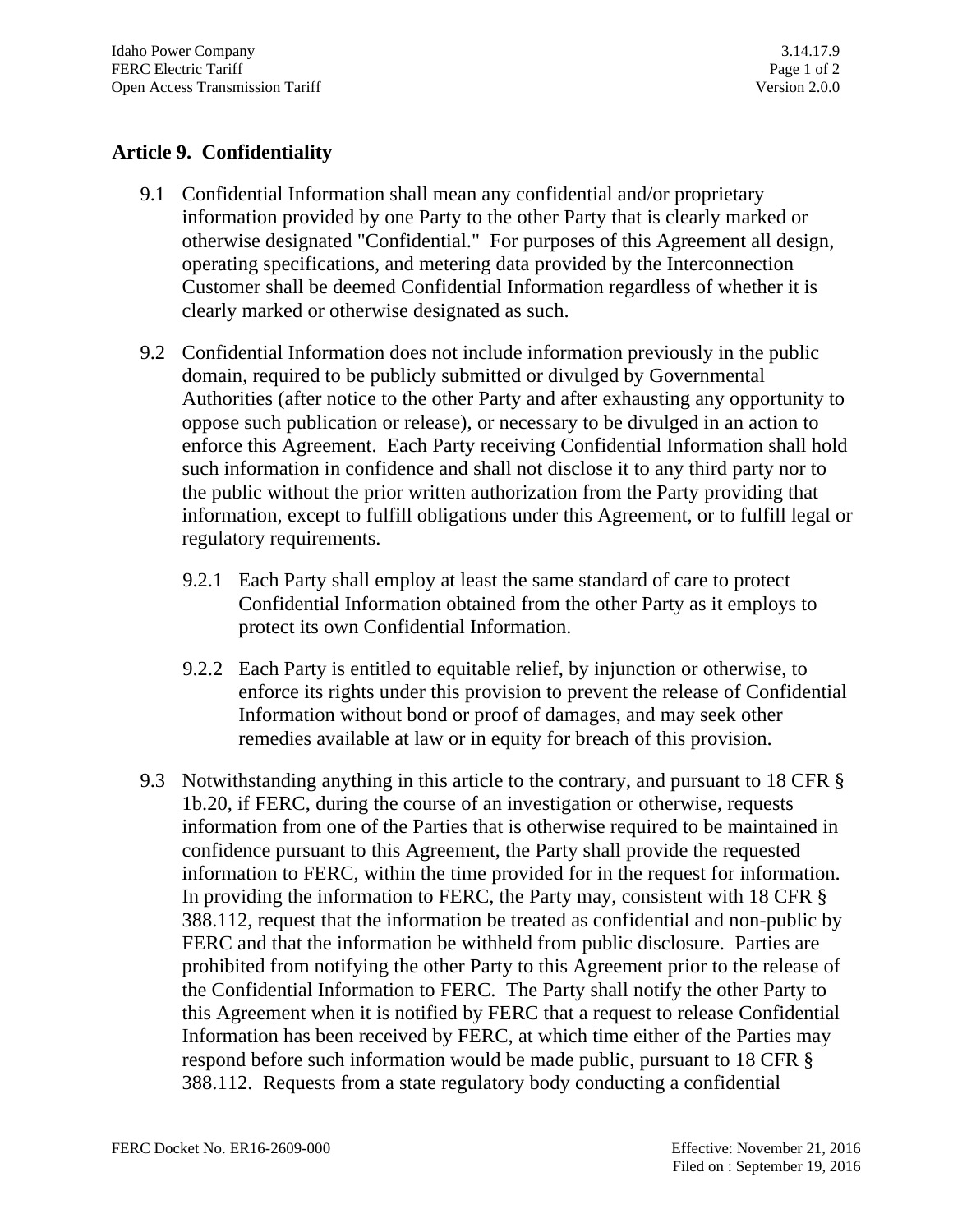investigation shall be treated in a similar manner if consistent with the applicable state rules and regulations.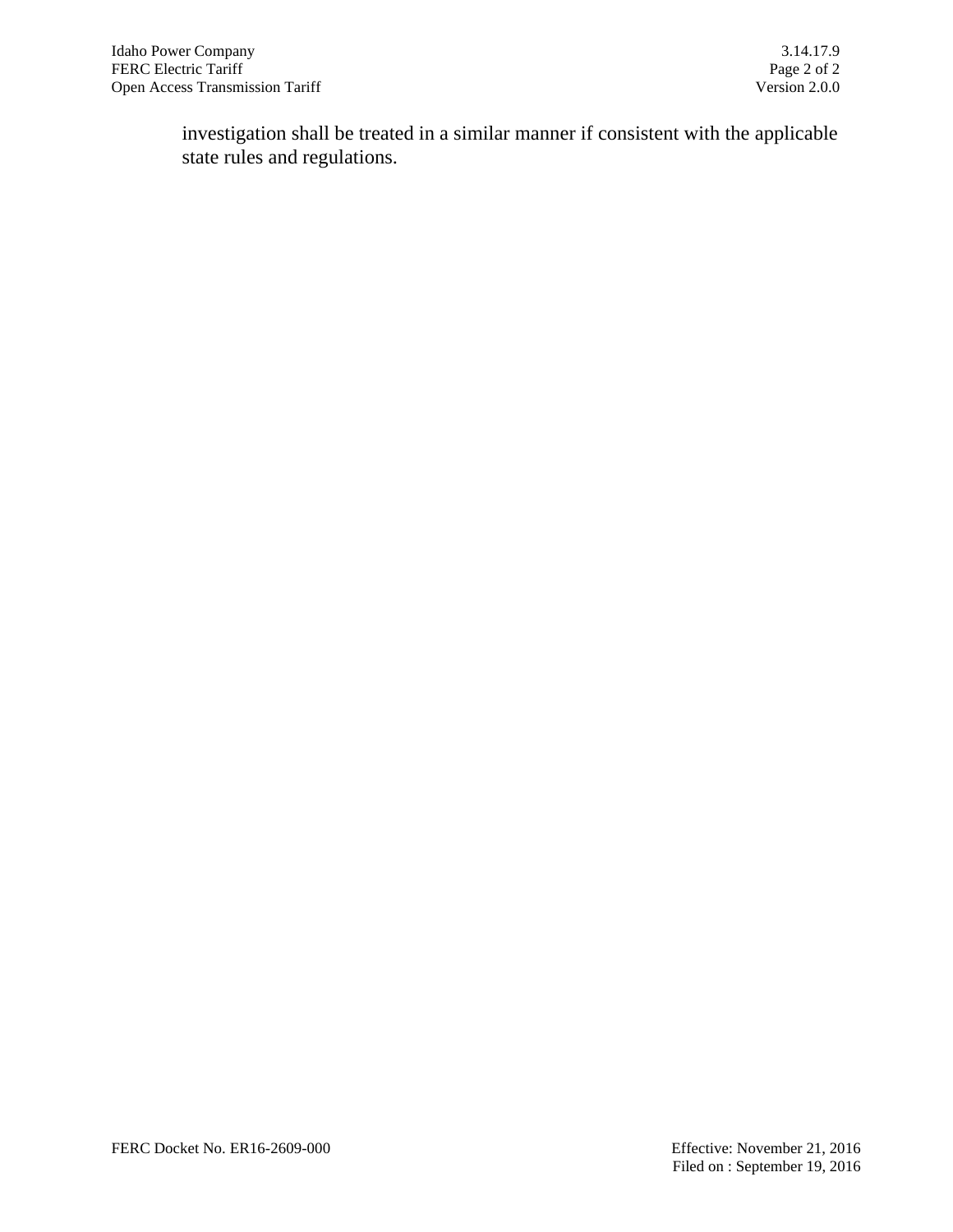## **Article 10. Disputes**

- 10.1 The Parties agree to attempt to resolve all disputes arising out of the interconnection process according to the provisions of this article.
- 10.2 In the event of a dispute, either Party shall provide the other Party with a written Notice of Dispute. Such Notice shall describe in detail the nature of the dispute.
- 10.3 If the dispute has not been resolved within two Business Days after receipt of the Notice, either Party may contact FERC's Dispute Resolution Service (DRS) for assistance in resolving the dispute.
- 10.4 The DRS will assist the Parties in either resolving their dispute or in selecting an appropriate dispute resolution venue (e.g., mediation, settlement judge, early neutral evaluation, or technical expert) to assist the Parties in resolving their dispute. DRS can be reached at 1-877-337-2237 or via the internet at [http://www.ferc.gov/legal/adr.asp.](http://www.ferc.gov/legal/adr.asp)
- 10.5 Each Party agrees to conduct all negotiations in good faith and will be responsible for one-half of any costs paid to neutral third-parties.
- 10.6 If neither Party elects to seek assistance from the DRS, or if the attempted dispute resolution fails, then either Party may exercise whatever rights and remedies it may have in equity or law consistent with the terms of this Agreement.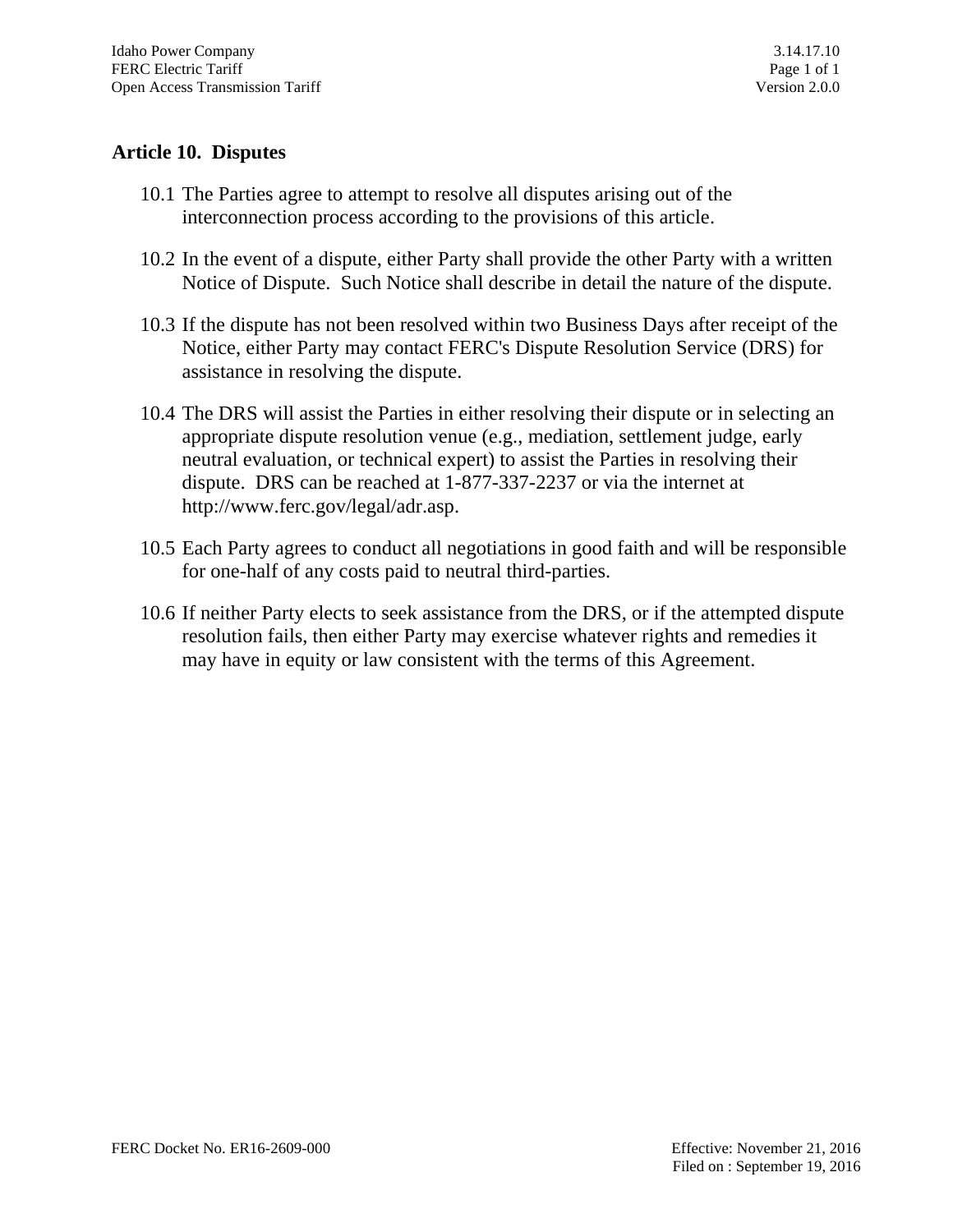# **Article 11. Taxes**

- 11.1 The Parties agree to follow all applicable tax laws and regulations, consistent with FERC policy and Internal Revenue Service requirements.
- 11.2 Each Party shall cooperate with the other to maintain the other Party's tax status. Nothing in this Agreement is intended to adversely affect the Transmission Provider's tax exempt status with respect to the issuance of bonds including, but not limited to, local furnishing bonds.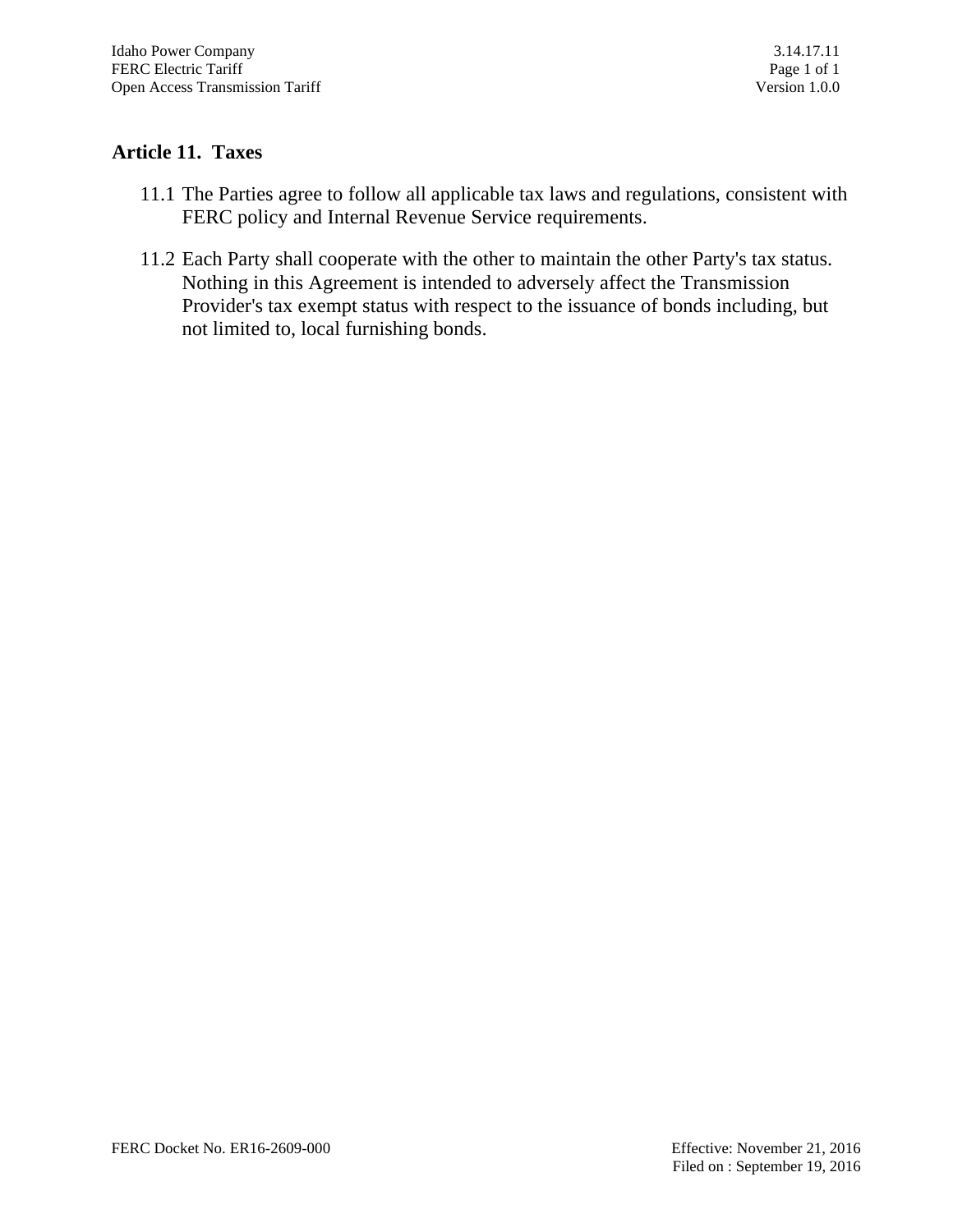## **Article 12. Miscellaneous**

- 12.1 **Governing Law, Regulatory Authority, and Rules** -- The validity, interpretation and enforcement of this Agreement and each of its provisions shall be governed by the laws of the state of the state of the Point of Interconnection is located), without regard to its conflicts of law principles. This Agreement is subject to all Applicable Laws and Regulations. Each Party expressly reserves the right to seek changes in, appeal, or otherwise contest any laws, orders, or regulations of a Governmental Authority.
- 12.2 **Amendment** -- The Parties may amend this Agreement by a written instrument duly executed by both Parties.
- 12.3 **No Third-Party Beneficiaries** -- This Agreement is not intended to and does not create rights, remedies, or benefits of any character whatsoever in favor of any persons, corporations, associations, or entities other than the Parties, and the obligations herein assumed are solely for the use and benefit of the Parties, their successors in interest and where permitted, their assigns.

## 12.4 **Waiver**

- 12.4.1 The failure of a Party to this Agreement to insist, on any occasion, upon strict performance of any provision of this Agreement will not be considered a waiver of any obligation, right, or duty of, or imposed upon, such Party.
- 12.4.2 Any waiver at any time by either Party of its rights with respect to this Agreement shall not be deemed a continuing waiver or a waiver with respect to any other failure to comply with any other obligation, right, duty of this Agreement. Termination or default of this Agreement for any reason by Interconnection Customer shall not constitute a waiver of the Interconnection Customer's legal rights to obtain an interconnection from the Transmission Provider. Any waiver of this Agreement shall, if requested, be provided in writing.
- 12.5 **Entire Agreement** -- This Agreement, including all Attachments, constitutes the entire agreement between the Parties with reference to the subject matter hereof, and supersedes all prior and contemporaneous understandings or agreements, oral or written, between the Parties with respect to the subject matter of this Agreement. There are no other agreements, representations, warranties, or covenants which constitute any part of the consideration for, or any condition to, either Party's compliance with its obligations under this Agreement.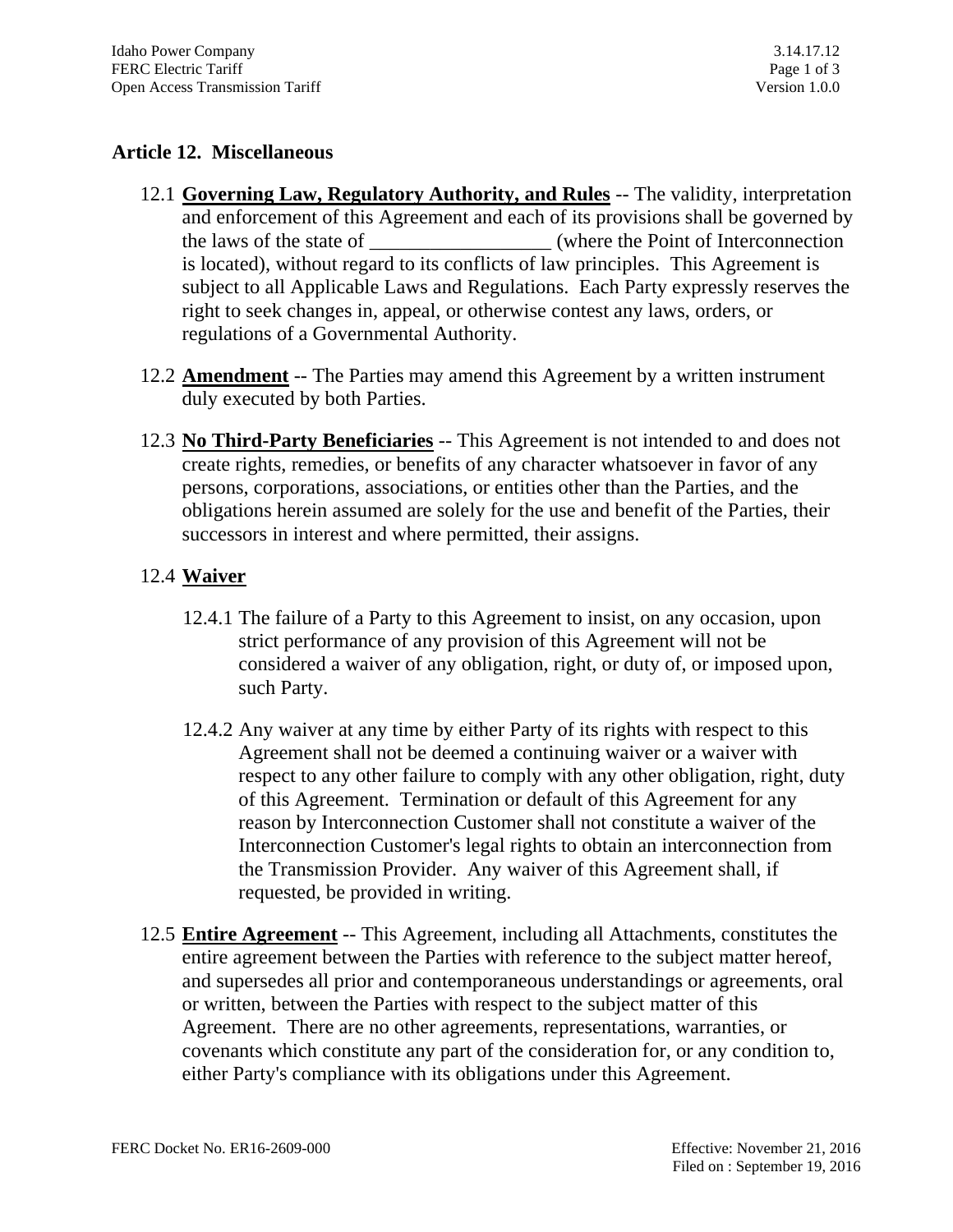- 12.6 **Multiple Counterparts** -- This Agreement may be executed in two or more counterparts, each of which is deemed an original but all constitute one and the same instrument.
- 12.7 **No Partnership** -- This Agreement shall not be interpreted or construed to create an association, joint venture, agency relationship, or partnership between the Parties or to impose any partnership obligation or partnership liability upon either Party. Neither Party shall have any right, power or authority to enter into any agreement or undertaking for, or act on behalf of, or to act as or be an agent or representative of, or to otherwise bind, the other Party.
- 12.8 **Severability** -- If any provision or portion of this Agreement shall for any reason be held or adjudged to be invalid or illegal or unenforceable by any court of competent jurisdiction or other Governmental Authority, (1) such portion or provision shall be deemed separate and independent, (2) the Parties shall negotiate in good faith to restore insofar as practicable the benefits to each Party that were affected by such ruling, and (3) the remainder of this Agreement shall remain in full force and effect.
- 12.9 **Security Arrangements** -- Infrastructure security of electric system equipment and operations and control hardware and software is essential to ensure day-to-day reliability and operational security. FERC expects all Transmission Providers, market participants, and Interconnection Customers interconnected to electric systems to comply with the recommendations offered by the President's Critical Infrastructure Protection Board and, eventually, best practice recommendations from the electric reliability authority. All public utilities are expected to meet basic standards for system infrastructure and operational security, including physical, operational, and cyber-security practices.
- 12.10 **Environmental Releases** -- Each Party shall notify the other Party, first orally and then in writing, of the release of any hazardous substances, any asbestos or lead abatement activities, or any type of remediation activities related to the Small Generating Facility or the Interconnection Facilities, each of which may reasonably be expected to affect the other Party. The notifying Party shall (1) provide the notice as soon as practicable, provided such Party makes a good faith effort to provide the notice no later than 24 hours after such Party becomes aware of the occurrence, and (2) promptly furnish to the other Party copies of any publicly available reports filed with any governmental authorities addressing such events.
- 12.11 **Subcontractors** -- Nothing in this Agreement shall prevent a Party from utilizing the services of any subcontractor as it deems appropriate to perform its obligations under this Agreement; provided, however, that each Party shall require its subcontractors to comply with all applicable terms and conditions of this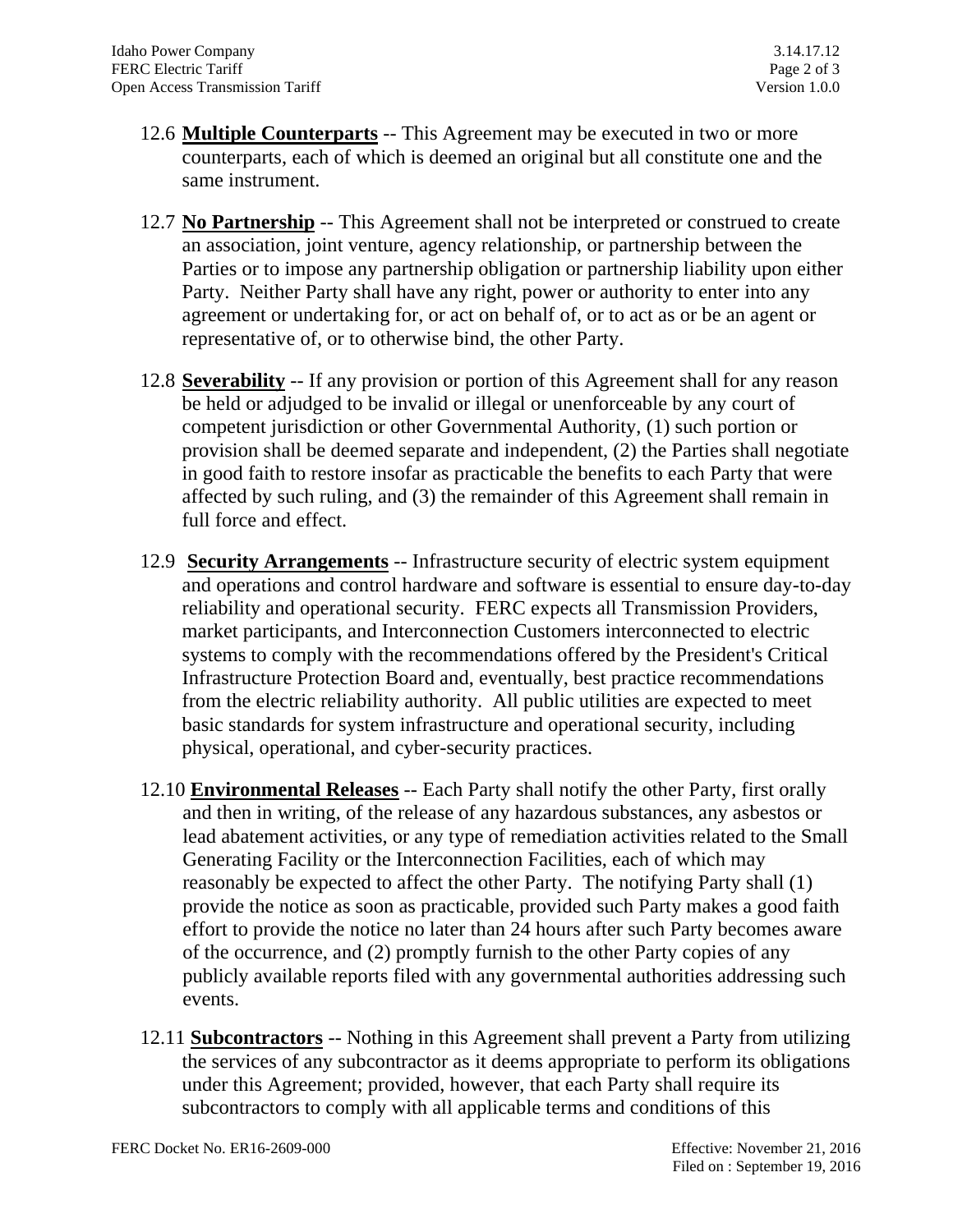Agreement in providing such services and each Party shall remain primarily liable to the other Party for the performance of such subcontractor.

- 12.11.1 The creation of any subcontract relationship shall not relieve the hiring Party of any of its obligations under this Agreement. The hiring Party shall be fully responsible to the other Party for the acts or omissions of any subcontractor the hiring Party hires as if no subcontract had been made; provided, however, that in no event shall the Transmission Provider be liable for the actions or inactions of the Interconnection Customer or its subcontractors with respect to obligations of the Interconnection Customer under this Agreement. Any applicable obligation imposed by this Agreement upon the hiring Party shall be equally binding upon, and shall be construed as having application to, any subcontractor of such Party.
- 12.11.2 The obligations under this article will not be limited in any way by any limitation of subcontractor's insurance.
- 12.12 **Reservation of Rights** -- The Transmission Provider shall have the right to make a unilateral filing with FERC to modify this Agreement with respect to any rates, terms and conditions, charges, classifications of service, rule or regulation under section 205 or any other applicable provision of the Federal Power Act and FERC's rules and regulations thereunder, and the Interconnection Customer shall have the right to make a unilateral filing with FERC to modify this Agreement under any applicable provision of the Federal Power Act and FERC's rules and regulations; provided that each Party shall have the right to protest any such filing by the other Party and to participate fully in any proceeding before FERC in which such modifications may be considered. Nothing in this Agreement shall limit the rights of the Parties or of FERC under sections 205 or 206 of the Federal Power Act and FERC's rules and regulations, except to the extent that the Parties otherwise agree as provided herein.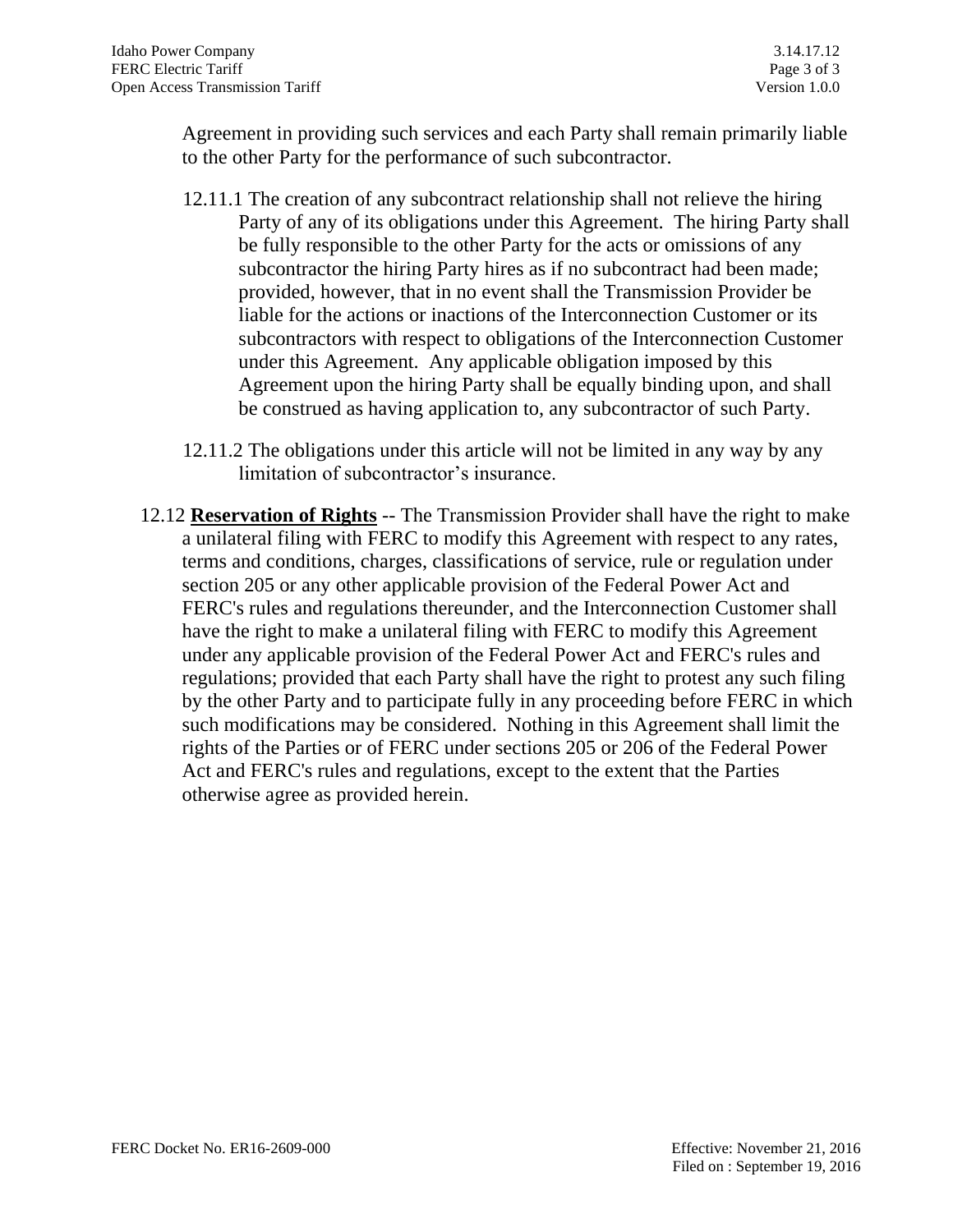## **Article 13. Notices**

13.1 **General** -- Unless otherwise provided in this Agreement, any written notice, demand, or request required or authorized in connection with this Agreement ("Notice") shall be deemed properly given if delivered in person, delivered by recognized national currier service, or sent by first class mail, postage prepaid, to the person specified below:

| If to the Interconnection Customer:                                                                       |  |
|-----------------------------------------------------------------------------------------------------------|--|
|                                                                                                           |  |
|                                                                                                           |  |
|                                                                                                           |  |
|                                                                                                           |  |
|                                                                                                           |  |
| If to the Transmission Provider:                                                                          |  |
|                                                                                                           |  |
|                                                                                                           |  |
|                                                                                                           |  |
|                                                                                                           |  |
|                                                                                                           |  |
| 13.2 <b>Billing and Payment</b> -- Billings and payments shall be sent to the addresses set<br>out below: |  |
|                                                                                                           |  |
|                                                                                                           |  |
|                                                                                                           |  |
|                                                                                                           |  |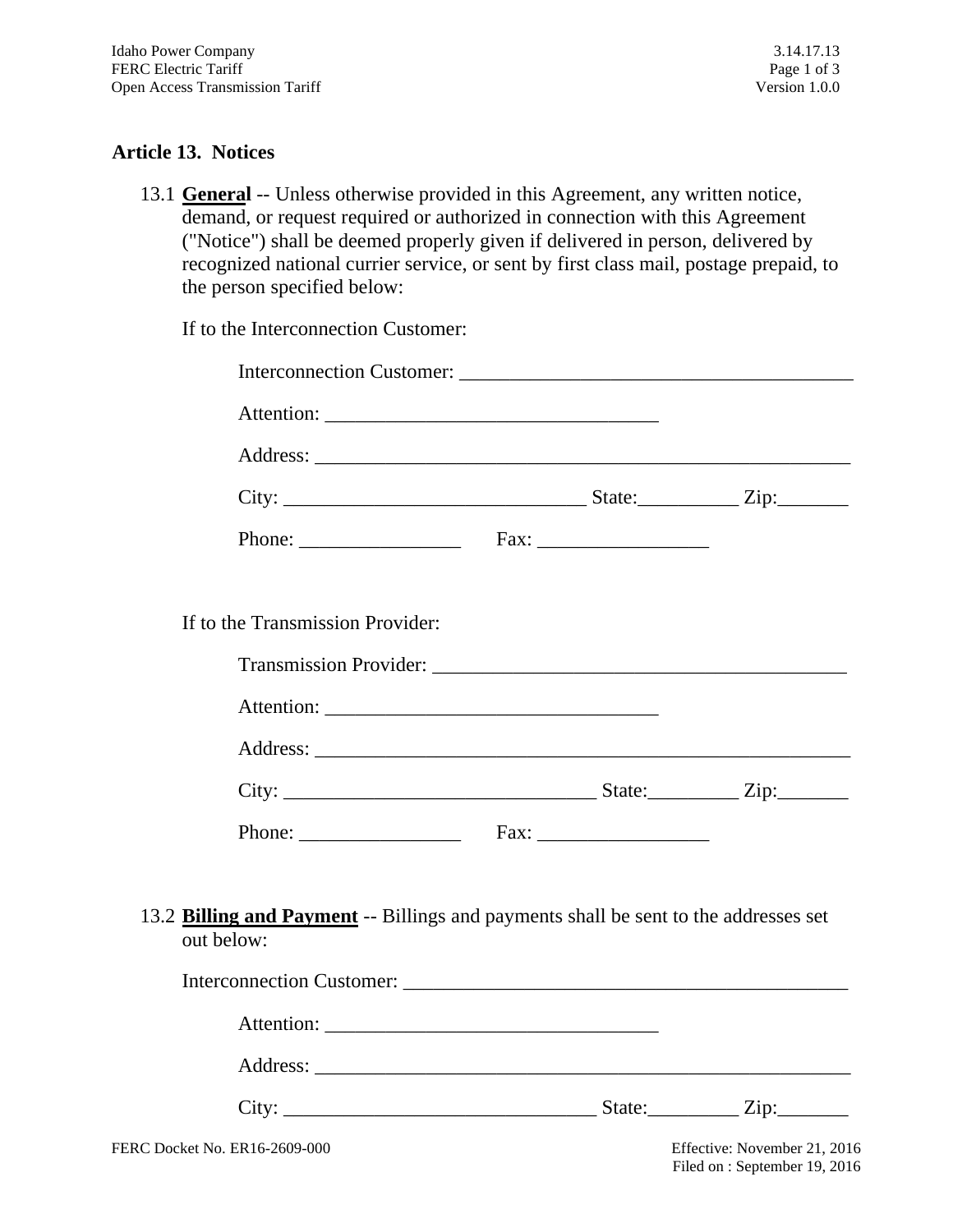| Address: |  |
|----------|--|
|          |  |

13.3 **Alternative Forms of Notice** -- Any notice or request required or permitted to be given by either Party to the other and not required by this Agreement to be given in writing may be so given by telephone, facsimile or e-mail to the telephone numbers and e-mail addresses set out below:

If to the Interconnection Customer:

| If to the Transmission Provider:                          |  |  |
|-----------------------------------------------------------|--|--|
|                                                           |  |  |
|                                                           |  |  |
|                                                           |  |  |
|                                                           |  |  |
| Phone: $\frac{1}{\sqrt{1-\frac{1}{2}} \cdot \frac{1}{2}}$ |  |  |

13.4 **Designated Operating Representative** The Parties may also designate operating representatives to conduct the communications which may be necessary or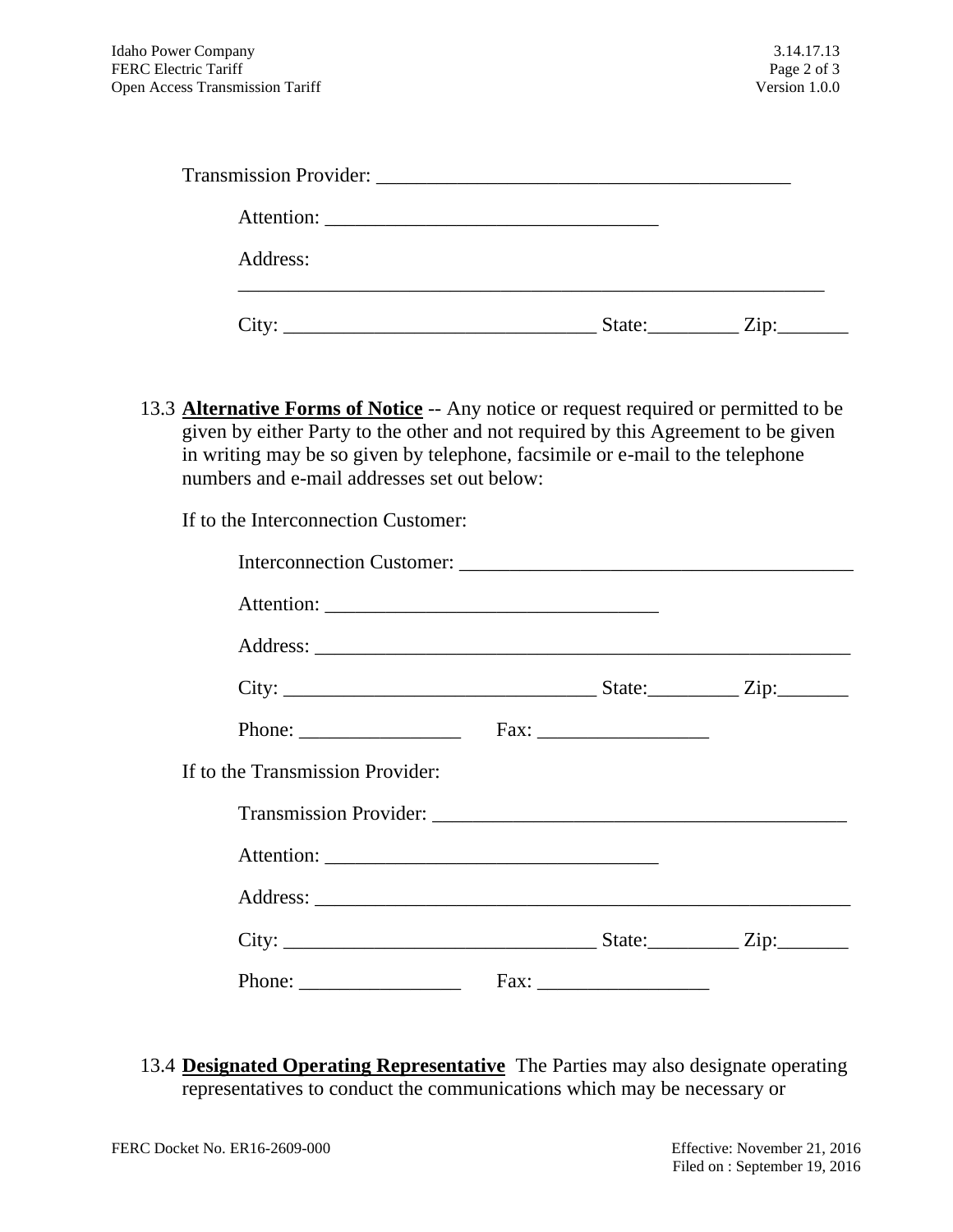convenient for the administration of this Agreement. This person will also serve as the point of contact with respect to operations and maintenance of the Party's facilities.

Interconnection Customer's Operating Representative:

| Transmission Provider's Operating Representative:                                  |  |  |
|------------------------------------------------------------------------------------|--|--|
|                                                                                    |  |  |
|                                                                                    |  |  |
|                                                                                    |  |  |
|                                                                                    |  |  |
|                                                                                    |  |  |
| 13.5 Changes to the Notice Information -- Either Party may change this information |  |  |

by giving five Business Days written notice prior to the effective date of the change.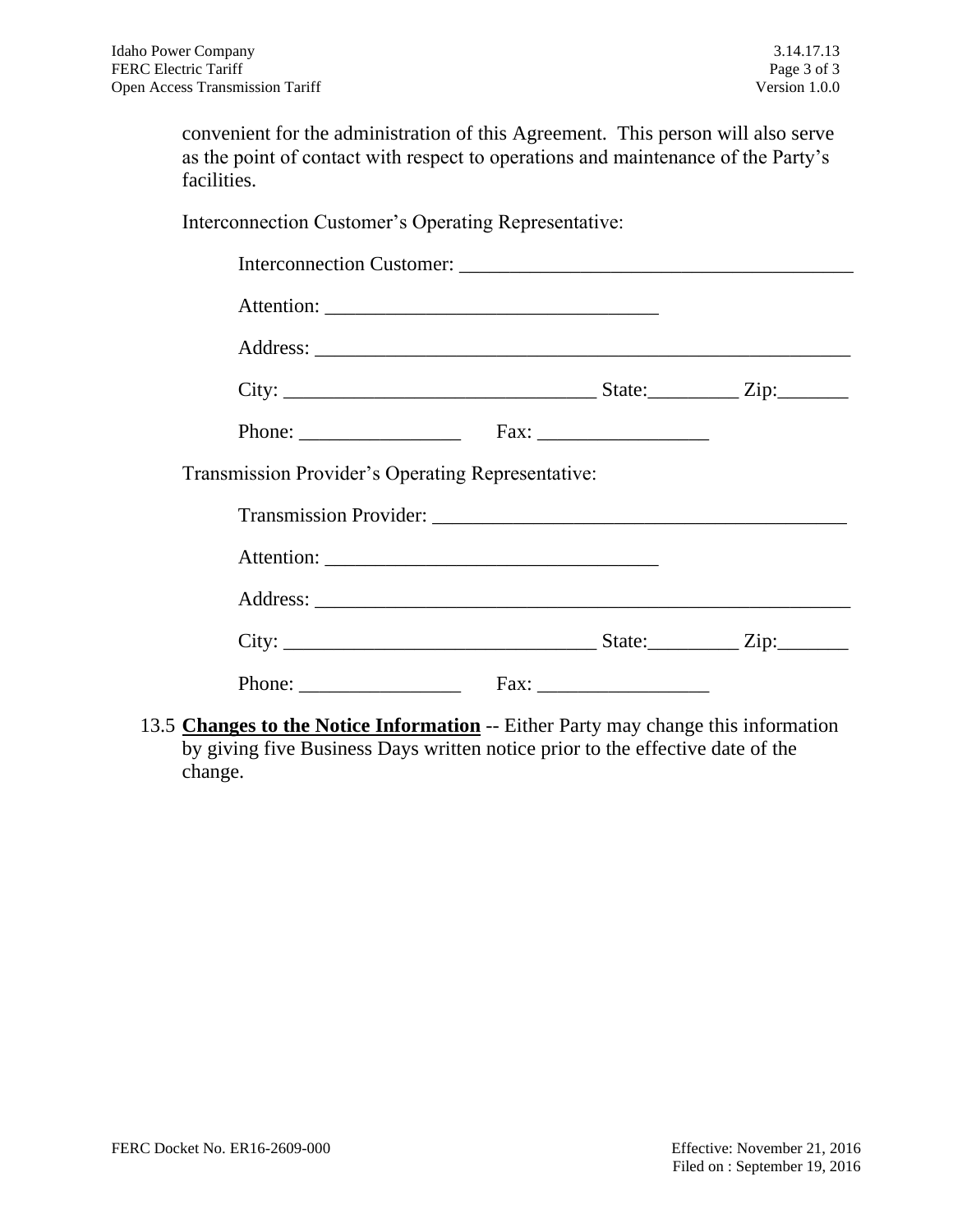## **Article 14. Signatures**

IN WITNESS WHEREOF, the Parties have caused this Agreement to be executed by their respective duly authorized representatives.

For the Transmission Provider

| Title:                                                                                                                                                                                                                         |  |
|--------------------------------------------------------------------------------------------------------------------------------------------------------------------------------------------------------------------------------|--|
|                                                                                                                                                                                                                                |  |
| For the Interconnection Customer                                                                                                                                                                                               |  |
| Name: 2008. [2016] Name: 2008. [2016] Name: 2008. [2016] 2016. [2016] 2016. [2016] 2016. [2016] 2016. [2016] 2016. [2016] 2016. [2016] 2016. [2016] 2016. [2016] 2016. [2016] 2016. [2016] 2016. [2016] 2016. [2016] 2016. [20 |  |
|                                                                                                                                                                                                                                |  |

Date: \_\_\_\_\_\_\_\_\_\_\_\_\_\_\_\_\_\_\_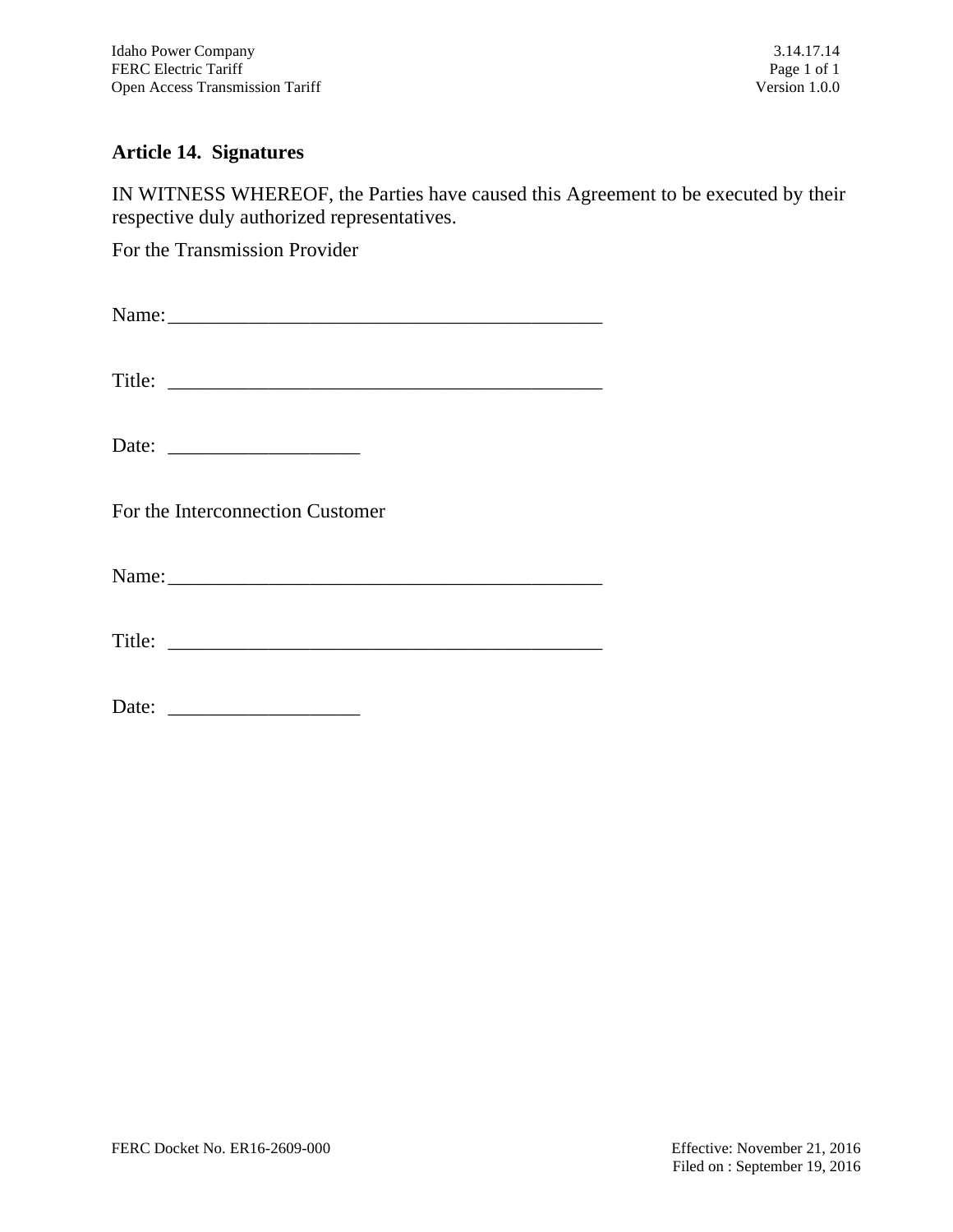#### **Glossary of Terms**

- **Affected System –** An electric system other than the Transmission Provider's Transmission System that may be affected by the proposed interconnection.
- **Applicable Laws and Regulations** All duly promulgated applicable federal, state and local laws, regulations, rules, ordinances, codes, decrees, judgments, directives, or judicial or administrative orders, permits and other duly authorized actions of any Governmental Authority.
- **Business Day –** Monday through Friday, excluding Federal Holidays.
- **Default** The failure of a breaching Party to cure its breach under the Small Generator Interconnection Agreement.
- **Distribution System** The Transmission Provider's facilities and equipment used to transmit electricity to ultimate usage points such as homes and industries directly from nearby generators or from interchanges with higher voltage transmission networks which transport bulk power over longer distances. The voltage levels at which Distribution Systems operate differ among areas.
- **Distribution Upgrades** The additions, modifications, and upgrades to the Transmission Provider's Distribution System at or beyond the Point of Interconnection to facilitate interconnection of the Small Generating Facility and render the transmission service necessary to effect the Interconnection Customer's wholesale sale of electricity in interstate commerce. Distribution Upgrades do not include Interconnection Facilities.
- **Good Utility Practice** Any of the practices, methods and acts engaged in or approved by a significant portion of the electric industry during the relevant time period, or any of the practices, methods and acts which, in the exercise of reasonable judgment in light of the facts known at the time the decision was made, could have been expected to accomplish the desired result at a reasonable cost consistent with good business practices, reliability, safety and expedition. Good Utility Practice is not intended to be limited to the optimum practice, method, or act to the exclusion of all others, but rather to be acceptable practices, methods, or acts generally accepted in the region.
- **Governmental Authority** Any federal, state, local or other governmental regulatory or administrative agency, court, commission, department, board, or other governmental subdivision, legislature, rulemaking board, tribunal, or other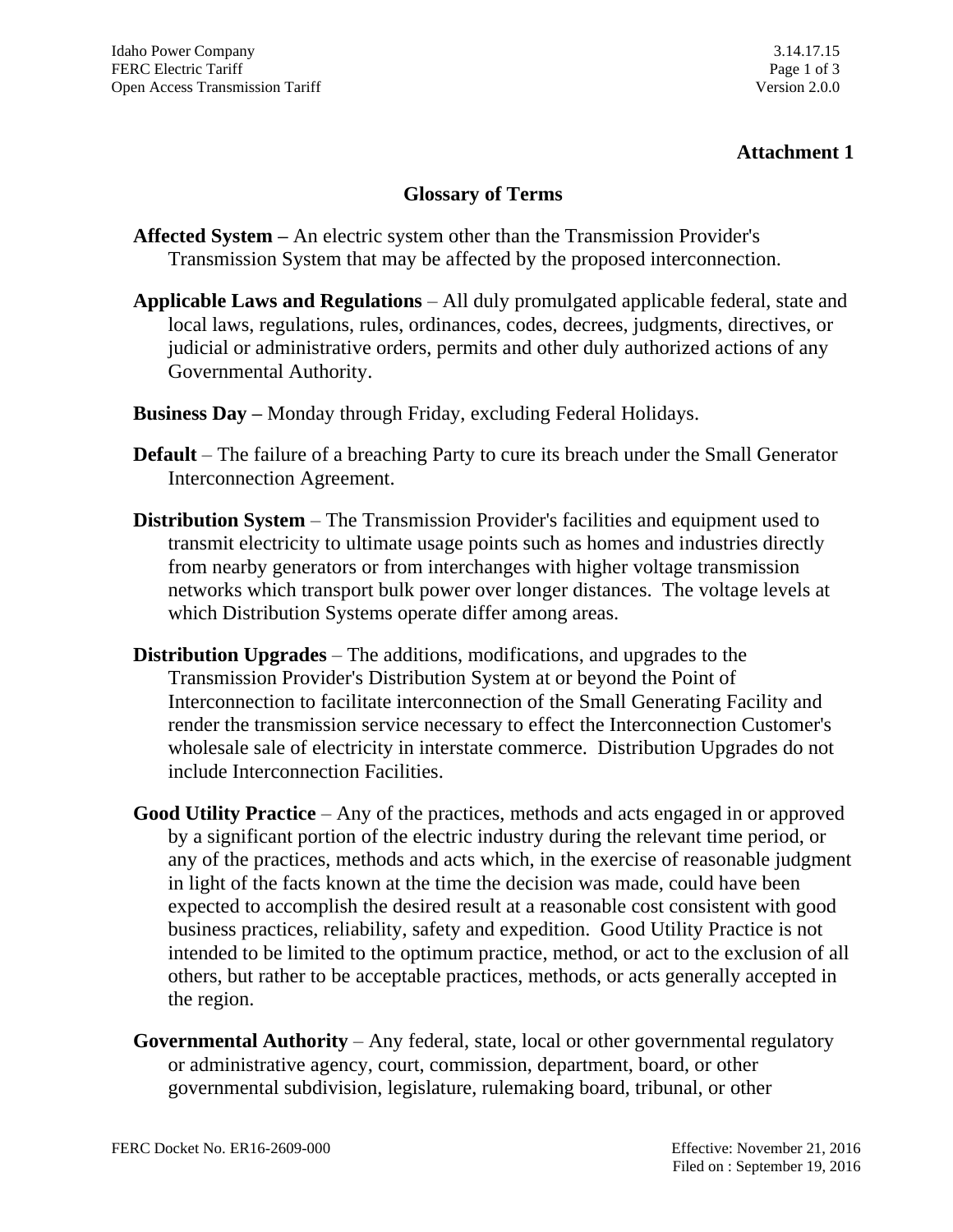governmental authority having jurisdiction over the Parties, their respective facilities, or the respective services they provide, and exercising or entitled to exercise any administrative, executive, police, or taxing authority or power; provided, however, that such term does not include the Interconnection Customer, the Interconnection Provider, or any Affiliate thereof.

- **Interconnection Customer** Any entity, including the Transmission Provider, the Transmission Owner or any of the affiliates or subsidiaries of either, that proposes to interconnect its Small Generating Facility with the Transmission Provider's Transmission System.
- **Interconnection Facilities** The Transmission Provider's Interconnection Facilities and the Interconnection Customer's Interconnection Facilities. Collectively, Interconnection Facilities include all facilities and equipment between the Small Generating Facility and the Point of Interconnection, including any modification, additions or upgrades that are necessary to physically and electrically interconnect the Small Generating Facility to the Transmission Provider's Transmission System. Interconnection Facilities are sole use facilities and shall not include Distribution Upgrades or Network Upgrades.
- **Interconnection Request** The Interconnection Customer's request, in accordance with the Tariff, to interconnect a new Small Generating Facility, or to increase the capacity of, or make a Material Modification to the operating characteristics of, an existing Small Generating Facility that is interconnected with the Transmission Provider's Transmission System.
- **Material Modification** A modification that has a material impact on the cost or timing of any Interconnection Request with a later queue priority date.
- **Network Upgrades** Additions, modifications, and upgrades to the Transmission Provider's Transmission System required at or beyond the point at which the Small Generating Facility interconnects with the Transmission Provider's Transmission System to accommodate the interconnection of the Small Generating Facility with the Transmission Provider's Transmission System. Network Upgrades do not include Distribution Upgrades.
- **Operating Requirements** Any operating and technical requirements that may be applicable due to Regional Transmission Organization, Independent System Operator, control area, or the Transmission Provider's requirements, including those set forth in the Small Generator Interconnection Agreement.
- **Party or Parties** The Transmission Provider, Transmission Owner, Interconnection Customer or any combination of the above.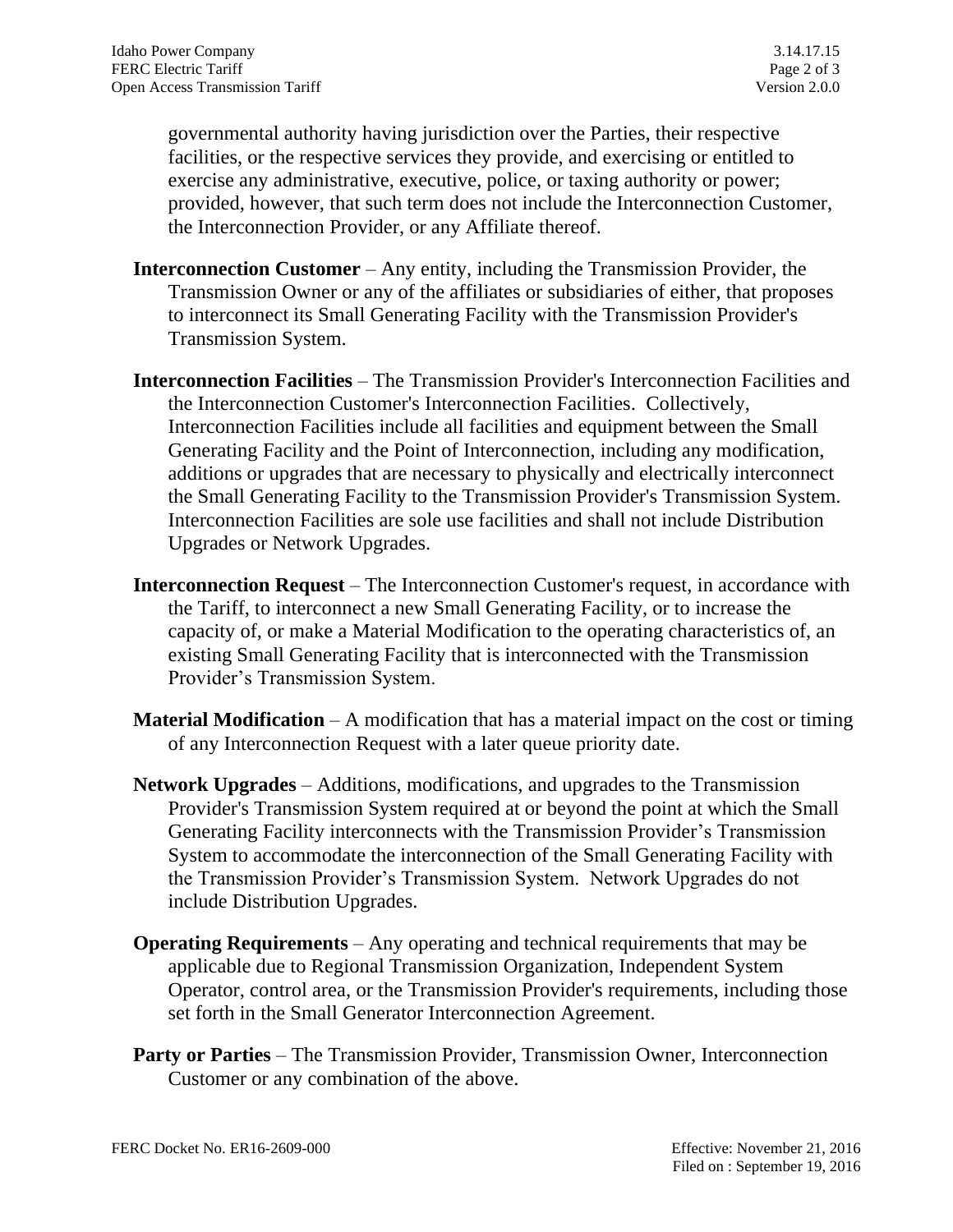- **Point of Interconnection** The point where the Interconnection Facilities connect with the Transmission Provider's Transmission System.
- **Reasonable Efforts** With respect to an action required to be attempted or taken by a Party under the Small Generator Interconnection Agreement, efforts that are timely and consistent with Good Utility Practice and are otherwise substantially equivalent to those a Party would use to protect its own interests.
- **Small Generating Facility** The Interconnection Customer's device for the production and/or storage for later injection of electricity identified in the Interconnection Request, but shall not include the Interconnection Customer's Interconnection Facilities.
- **Tariff** The Transmission Provider or Affected System's Tariff through which open access transmission service and Interconnection Service are offered, as filed with the FERC, and as amended or supplemented from time to time, or any successor tariff.
- **Transmission Owner** The entity that owns, leases or otherwise possesses an interest in the portion of the Transmission System at the Point of Interconnection and may be a Party to the Small Generator Interconnection Agreement to the extent necessary.
- **Transmission Provider** The public utility (or its designated agent) that owns, controls, or operates transmission or distribution facilities used for the transmission of electricity in interstate commerce and provides transmission service under the Tariff. The term Transmission Provider should be read to include the Transmission Owner when the Transmission Owner is separate from the Transmission Provider.
- **Transmission System** The facilities owned, controlled or operated by the Transmission Provider or the Transmission Owner that are used to provide transmission service under the Tariff.
- **Upgrades** The required additions and modifications to the Transmission Provider's Transmission System at or beyond the Point of Interconnection. Upgrades may be Network Upgrades or Distribution Upgrades. Upgrades do not include Interconnection Facilities.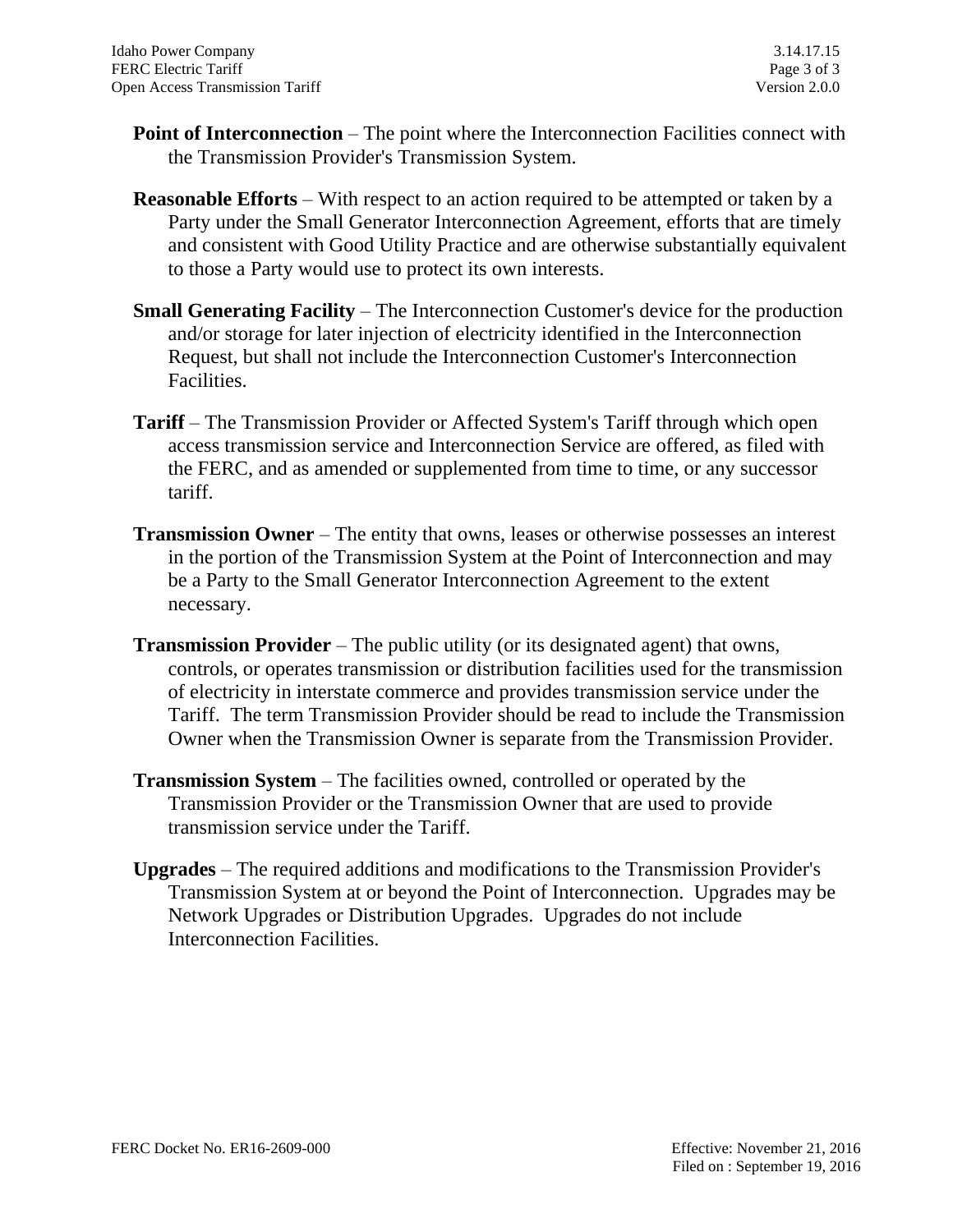## **Description and Costs of the Small Generating Facility,**

#### **Interconnection Facilities, and Metering Equipment**

Equipment, including the Small Generating Facility, Interconnection Facilities, and metering equipment shall be itemized and identified as being owned by the Interconnection Customer, the Transmission Provider, or the Transmission Owner. The Transmission Provider will provide a best estimate itemized cost, including overheads, of its Interconnection Facilities and metering equipment, and a best estimate itemized cost of the annual operation and maintenance expenses associated with its Interconnection Facilities and metering equipment.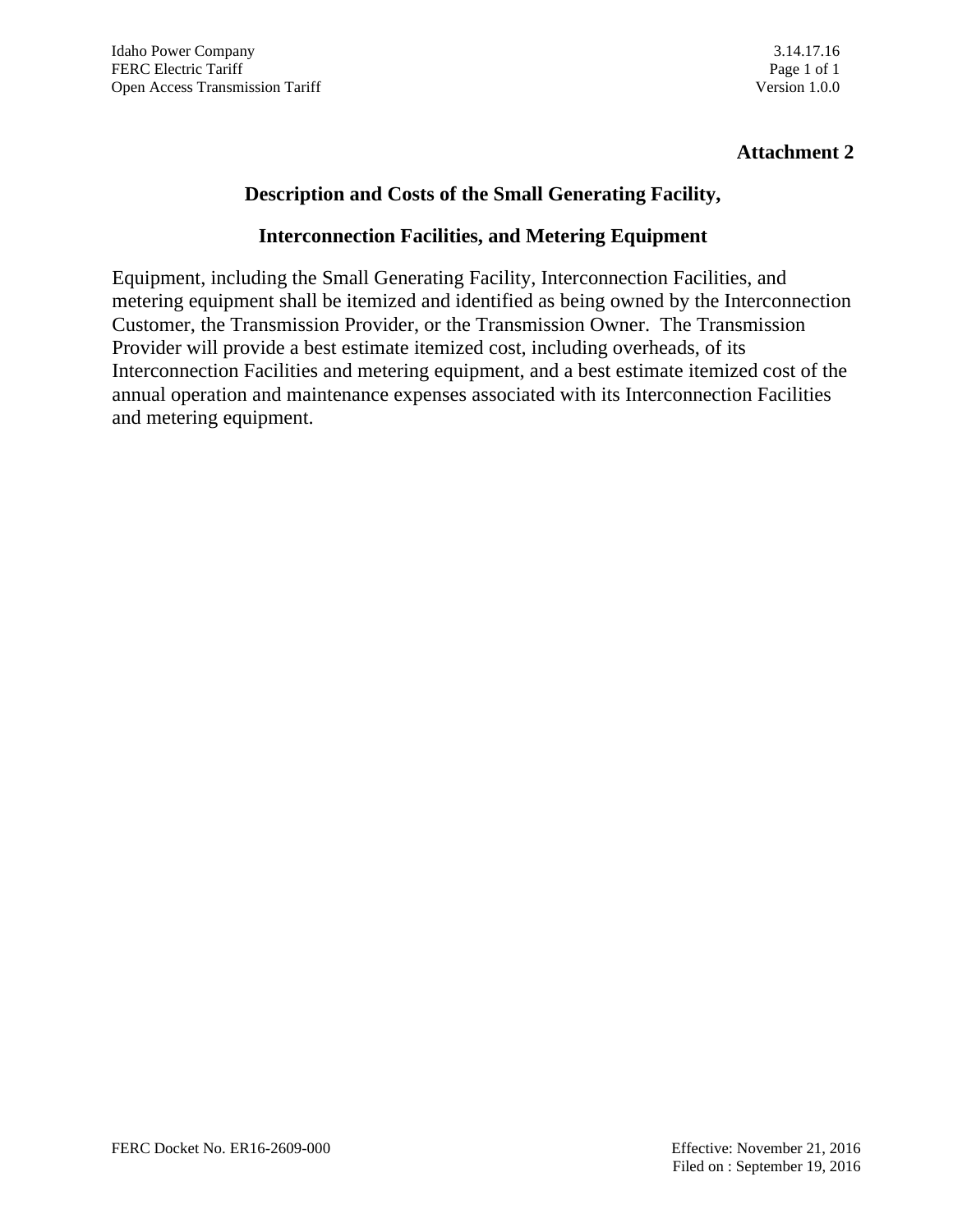# **One-line Diagram Depicting the Small Generating Facility, Interconnection**

**Facilities, Metering Equipment, and Upgrades**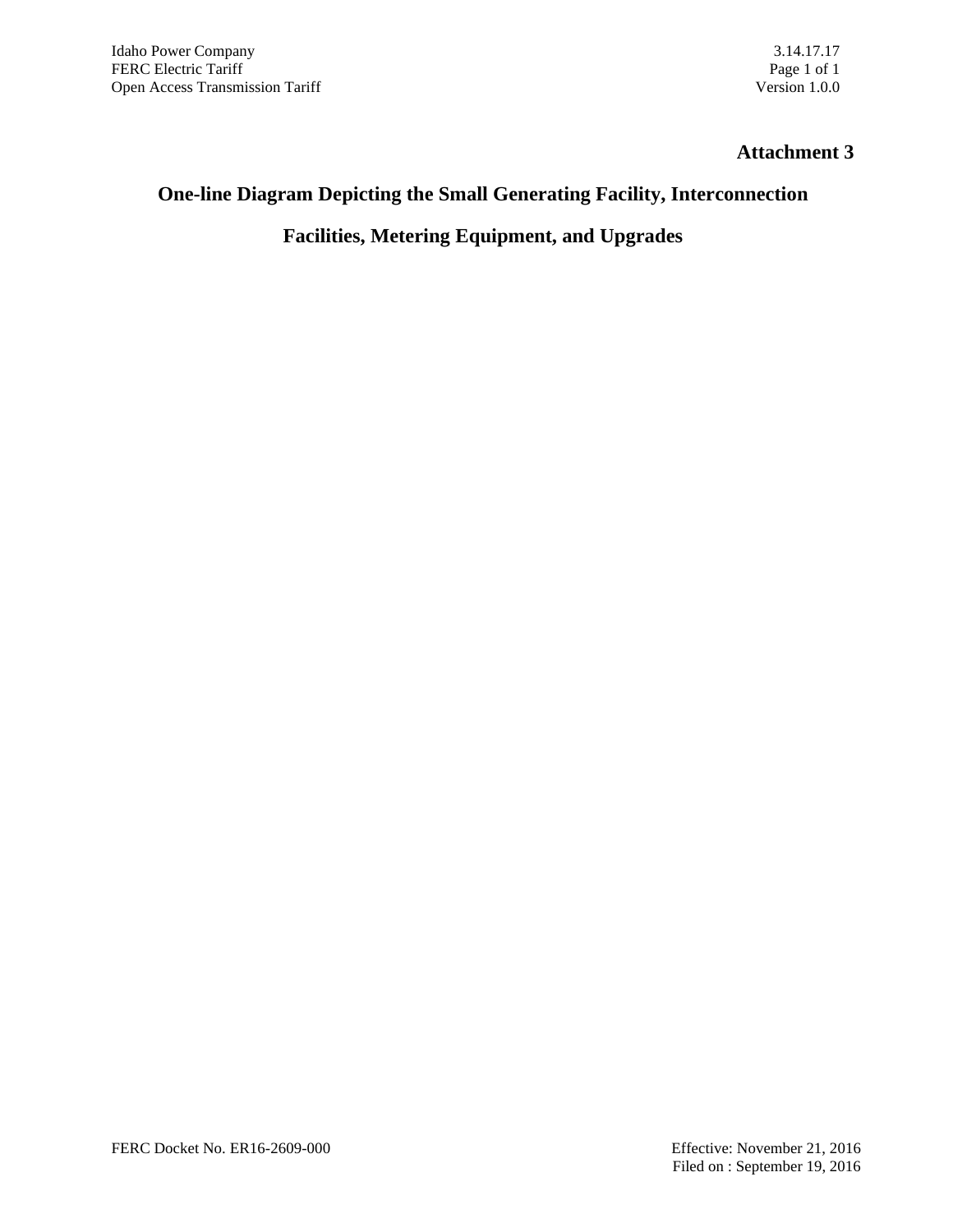#### **Milestones**

In-Service Date: \_\_\_\_\_\_\_\_\_\_\_\_\_\_\_\_\_\_\_

Critical milestones and responsibility as agreed to by the Parties:

| Milestone/Date                                                                                                                | <b>Responsible Party</b>                                                                                                                                                                                                      |  |  |  |
|-------------------------------------------------------------------------------------------------------------------------------|-------------------------------------------------------------------------------------------------------------------------------------------------------------------------------------------------------------------------------|--|--|--|
| (1)                                                                                                                           |                                                                                                                                                                                                                               |  |  |  |
| (2)                                                                                                                           |                                                                                                                                                                                                                               |  |  |  |
| (3)<br><u> 1980 - Johann John Stone, mars eta biztanleria (h. 1980).</u>                                                      |                                                                                                                                                                                                                               |  |  |  |
| (4)                                                                                                                           |                                                                                                                                                                                                                               |  |  |  |
| (5)<br><u> 1980 - Johann John Stone, mars eta biztanleria (h. 1980).</u>                                                      | the control of the control of the control of the control of the control of the control of the control of the control of the control of the control of the control of the control of the control of the control of the control |  |  |  |
| (6)                                                                                                                           |                                                                                                                                                                                                                               |  |  |  |
| (7)<br><u> 1989 - Johann John Harry Harry Harry Harry Harry Harry Harry Harry Harry Harry Harry Harry Harry Harry Harry</u>   |                                                                                                                                                                                                                               |  |  |  |
| (8)                                                                                                                           |                                                                                                                                                                                                                               |  |  |  |
| (9)<br><u> 1980 - Johann John Stone, markin film yn y brenin y brenin y brenin y brenin y brenin y brenin y brenin y br</u>   |                                                                                                                                                                                                                               |  |  |  |
| (10)<br><u> 1989 - Johann Barn, mars ann an t-Amhain an t-Amhain an t-Amhain an t-Amhain an t-Amhain an t-Amhain an t-Amh</u> |                                                                                                                                                                                                                               |  |  |  |
| Agreed to by:                                                                                                                 |                                                                                                                                                                                                                               |  |  |  |
|                                                                                                                               |                                                                                                                                                                                                                               |  |  |  |
|                                                                                                                               |                                                                                                                                                                                                                               |  |  |  |
| For the Interconnection Customer                                                                                              | Date                                                                                                                                                                                                                          |  |  |  |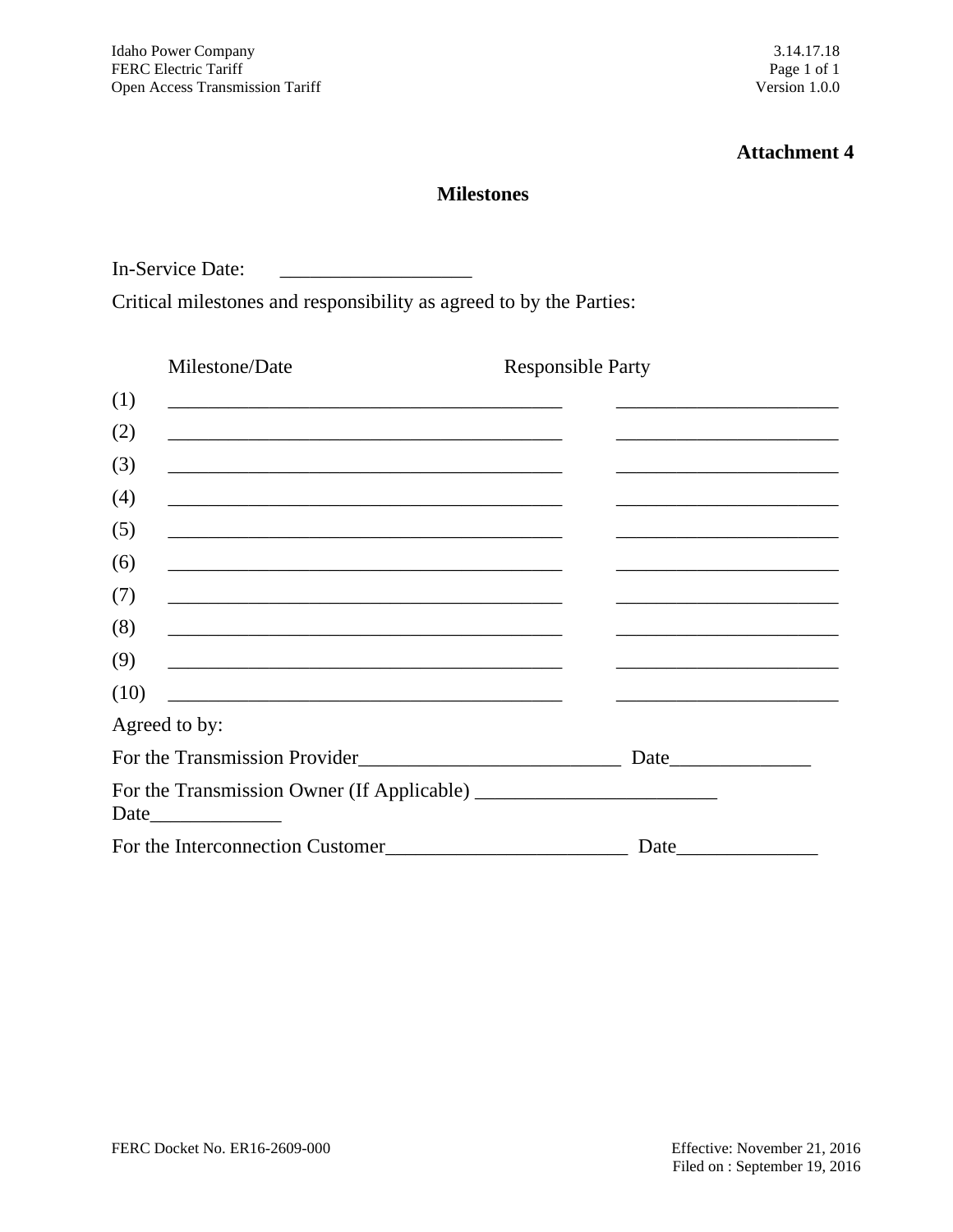#### **Additional Operating Requirements for the Transmission Provider's**

#### **Transmission System and Affected Systems Needed to Support**

#### **the Interconnection Customer's Needs**

The Transmission Provider shall also provide requirements that must be met by the Interconnection Customer prior to initiating parallel operation with the Transmission Provider's Transmission System.